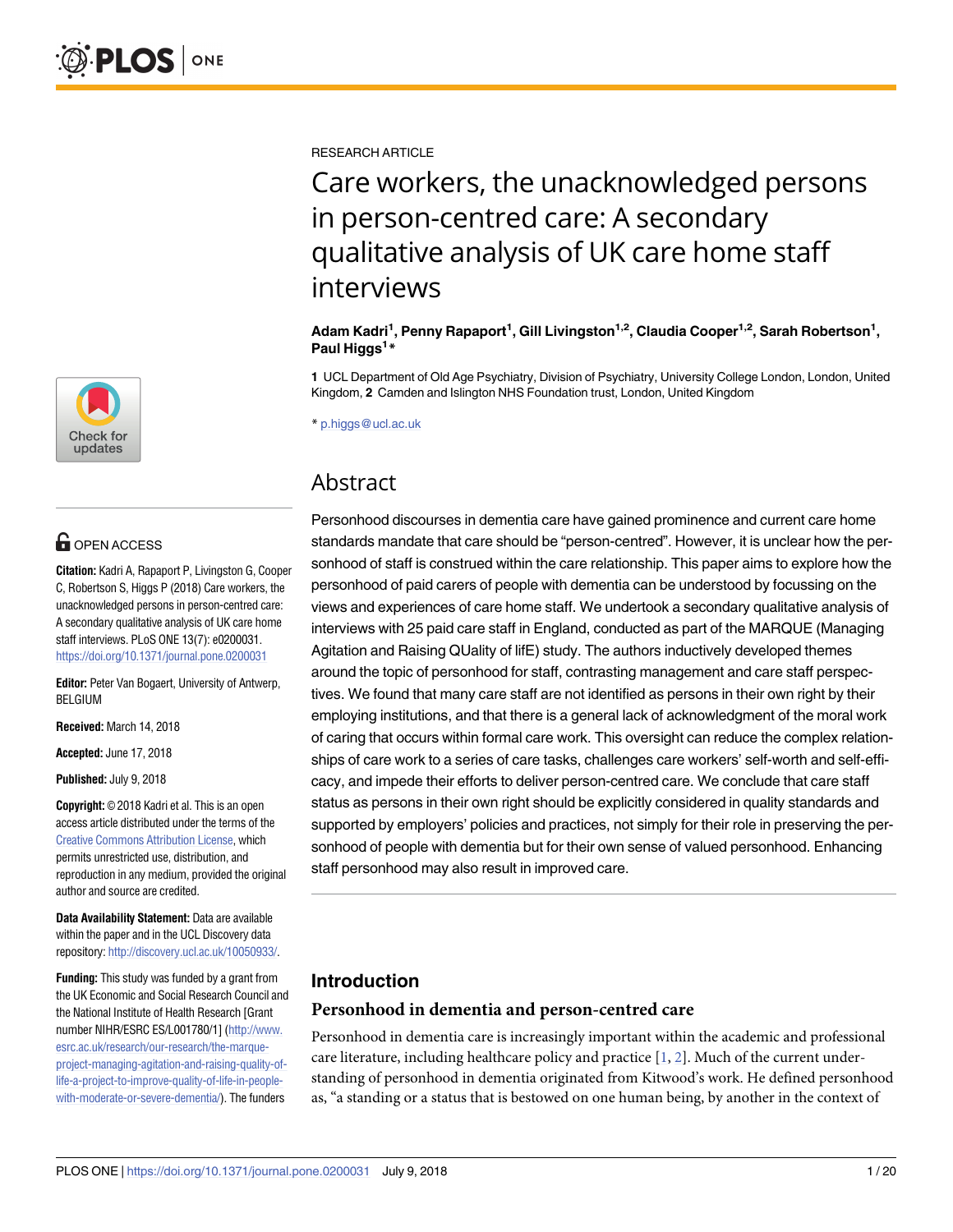<span id="page-1-0"></span>

had no role in study design, data collection and analysis, decision to publish, or preparation of the manuscript. Prof Higgs and Livingston and Dr Cooper are supported by the UCLH NIHR Biomedical Research Centre. GL, PR, CC and SR were in part supported by the National Institute for Health Research (NIHR) Collaboration for Leadership in Applied Health Research and Care (CLAHRC) North Thames at Bart's Health NHS Trust. The views expressed are those of the author (s) and not necessarily those of the NHS, the NIHR or the Department of Health. The funders had no role in study design, data collection and analysis, decision to publish, or preparation of the manuscript.

**Competing interests:** The authors have declared that no competing interests exist.

relationship and social being" [\[3](#page-17-0)]. This marked an important shift in dementia discourse; away from a purely disease model, to one incorporating the importance of psychosocial elements: a person's history, and their social interactions and perceptions [[1](#page-17-0)]. United Kingdom care quality standards moved to mandating that those receiving care should be treated in a person-centred and dignified manner, as a person rather than an illness [[4](#page-17-0)]. While the term 'personhood' can be seen as problematic  $[5]$  $[5]$ , it can be argued that using it to reframe discussions about dementia has helped to reduce stigma, improve care and promote the citizenship rights of those living with dementia [\[6\]](#page-17-0).

Kitwood's model highlighted the relational components of personhood, engaging both 'cared for' and 'carer' in its construction and maintenance. He suggested that good care practices treat and respect people with dementia as deserving of appropriate social interaction. Bad care practices create a 'malign social psychology' and seek to undermine their personhood by denying them social involvement [\[3\]](#page-17-0). Despite the irreversible neuropathological changes in dementia, person-centred care and psychosocial interventions that develop and maintain social relationships can help mitigate disability. This is achieved by reducing agitation and other neuropsychiatric symptoms, and improving quality of life [\[7,](#page-17-0) [8\]](#page-17-0). Close family bonds and professional care relationships are important in sustaining the personhood of people with dementia and enhancing care quality  $[9, 10]$  $[9, 10]$  $[9, 10]$ , so a sociologically informed perspective on personhood in dementia care is important [\[11](#page-17-0)]. Previous authors have called for more relationship-focused care, focussed on maintaining the wellbeing of family carers as well as people with dementia [\[12,](#page-17-0) [13](#page-17-0)].

### **The importance of paid care staff**

Paid care staff are critical to delivering programmes of person-centred care to many people with dementia, especially those who live in care homes. A recent review of the effectiveness of institutional, person-centred care strategies found that investing in the learning and skill development of care staff was crucial to their successful implementation, and the sustainability of the effects on behavioural problems [\[7\]](#page-17-0). Other studies have shown that relationships within care homes are key determinants of the effectiveness of interventions, which are less likely to be implemented where staff experience low morale and feel undervalued, and homes are understaffed [[14–16\]](#page-17-0).

Kitwood acknowledged the importance of maintaining staff wellbeing [\[3\]](#page-17-0) for the effective care of residents. Some reviews have considered the effects of person-centred care interventions on dementia care workers. The variability of studies makes it difficult to draw conclusions [\[17\]](#page-17-0); though one review described positive impacts on staff job satisfaction and capacity to meet client's needs in a constructive way [[18](#page-17-0)]. The culture change movement in the USA [\[19\]](#page-17-0), aimed at enhancing person-centred care across the care sector in a holistic manner, has seen increased emphasis placed on developing staff well-being, communication and interactions between staff and residents [[20](#page-17-0), [21](#page-17-0)]. Higher job satisfaction has been associated with lower burnout, higher global empowerment, higher organisational support, higher psychological empowerment, stronger work group cohesion and higher personal accomplishment [[22](#page-17-0)].

### **The absent issue of the personhood of care staff**

The research and debate on the subject of paid carers has primarily focussed on improving quality of care, costs and turnover  $[23, 24]$  $[23, 24]$  $[23, 24]$ . In the UK, and other European countries, staff who work in care homes are generally low paid, poorly trained, and work in conditions of high pressure with staff shortages and high staff turnover [\[25,](#page-18-0) [26\]](#page-18-0). While some care staff, for example nurses, hold professional qualifications, many do not. Research about family carers of older people has often centred on burden and the stress of caring  $[27, 28]$  $[27, 28]$  $[27, 28]$  $[27, 28]$  $[27, 28]$  and whilst these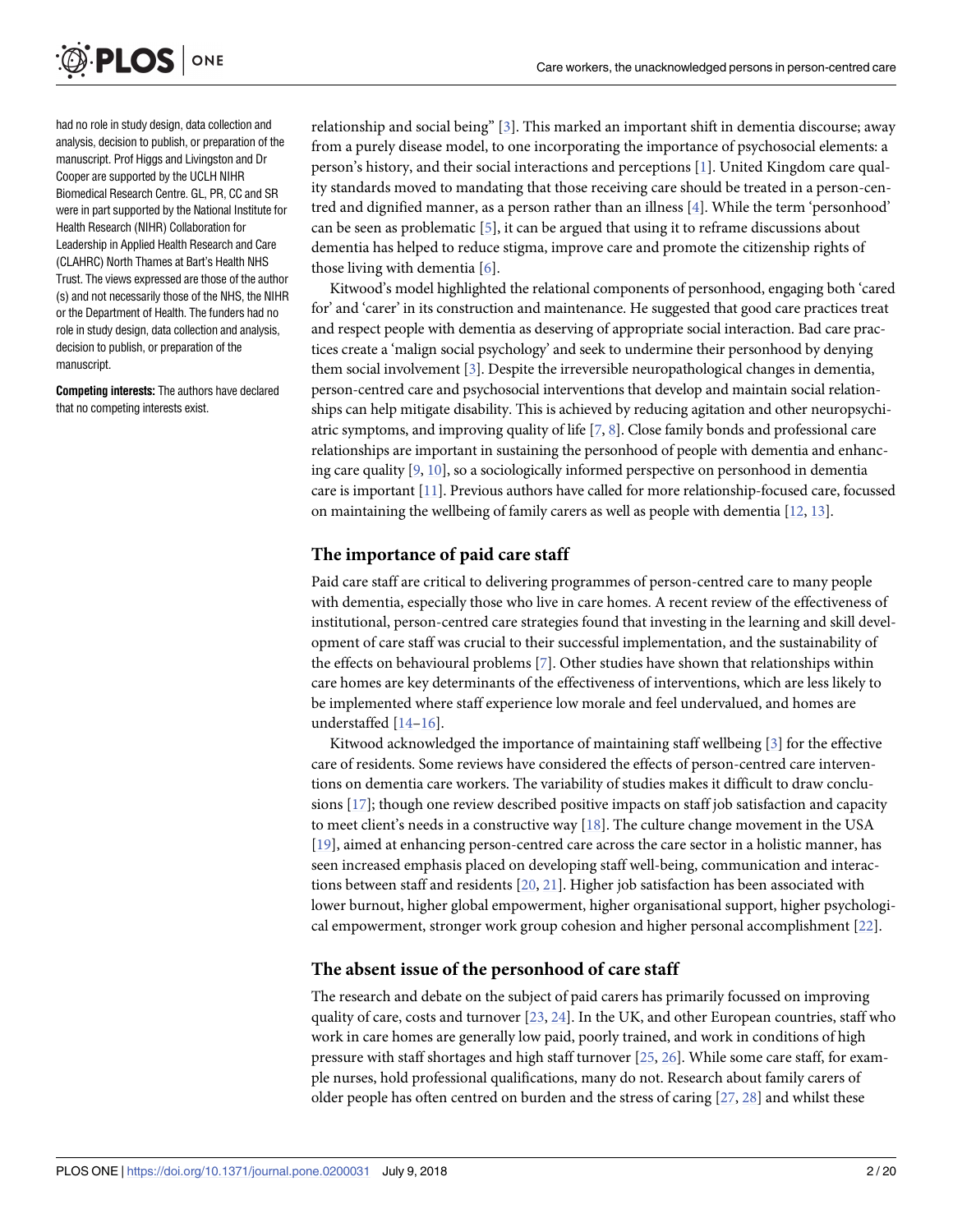<span id="page-2-0"></span>have also been studied for paid carers, evidence in this area has typically been sparse and often of low quality [[29](#page-18-0), [30](#page-18-0)]. Higher staff burnout has been associated with less support and higher job demands [[31](#page-18-0)].

Although person-centred cultures have led to increased interest in staff skills, relationships and conditions, including a concern with issues of stress and burden, it seems that the motivation is often to improve productivity and retention. We suggest it is a moot point that these studies generally consider the personhood of staff mainly as facilitators (or instruments of production) of enhanced resident personhood, rather than being of intrinsic value in itself. This point has been made by Higgs and Gilleard in a book 'Personhood, identity and care in advanced old age' where they point to the fact that the 'unskilled' status of much care work means that many workers are both undervalued and expected to carry out the 'moral work' associated with the imperative to care [[32](#page-18-0)]. Discourses around personhood typically focus on that of the person with dementia, with the issue of the personhood of their paid carers being largely absent. Given that personhood is a status attributable to all individuals, it should be asked, where is the personhood of staff? We argue that to be consistent with a philosophy of person-centred care in dementia, this intrinsic aspect of care staff needs to be recognised.

# **Materials and methods**

### **Ethics**

National Research Ethics Service (NRES) committee London—Queen's Square gave ethical approval for the study; reference number 14/ L0/ 0697.

### **Study background and aims**

As part of the MARQUE study: Managing Agitation and Raising QUality of lifE [\[33\]](#page-18-0), we conducted interviews to investigate how care home staff understand and manage agitation in people with dementia as part of person-centred care [[34](#page-18-0)]. During the analysis, we found a secondary theme relating to an unacknowledged personhood of staff. This theme was not the study's original aim. These secondary findings pointed to care staff feeling unacknowledged as part of the implementation of person-centred care. This seemed to go beyond poor staff relations and work conditions, as staff respondents reflected upon dealing with complex issues of diagnosis and person-centeredness.

Our aim is to develop and present these findings. By considering rich personal experiences of staff working in dementia care, we aim to understand whether the personhood of staff within person-centred care is also being acknowledged.

# **Design and sample**

This is a secondary analysis of interviews of UK care home staff, conducted in 2014 and 2015. The primary, inductive thematic analysis investigated how care home staff understand and manage agitation in people with dementia [[34](#page-18-0)].

Care homes and staff were purposively sampled for maximum variation to include a mixture of care home sizes, types (residential or nursing) and locations (urban and rural areas); and individual staff demographics (sex, age, ethnicity, nationality), roles and levels of experience. Staff characteristics are described in [Table](#page-3-0) 1.

Staff were interviewed from 6 homes (3 residential, 3 nursing). Nursing home definitions vary by country. Referencing international definitions, the homes sampled from were all, "(a) facility that provides room and board and . . . assistance with activities of daily living in patients who are physically and/or cognitively impaired. Typically, . . .. medical professionals are not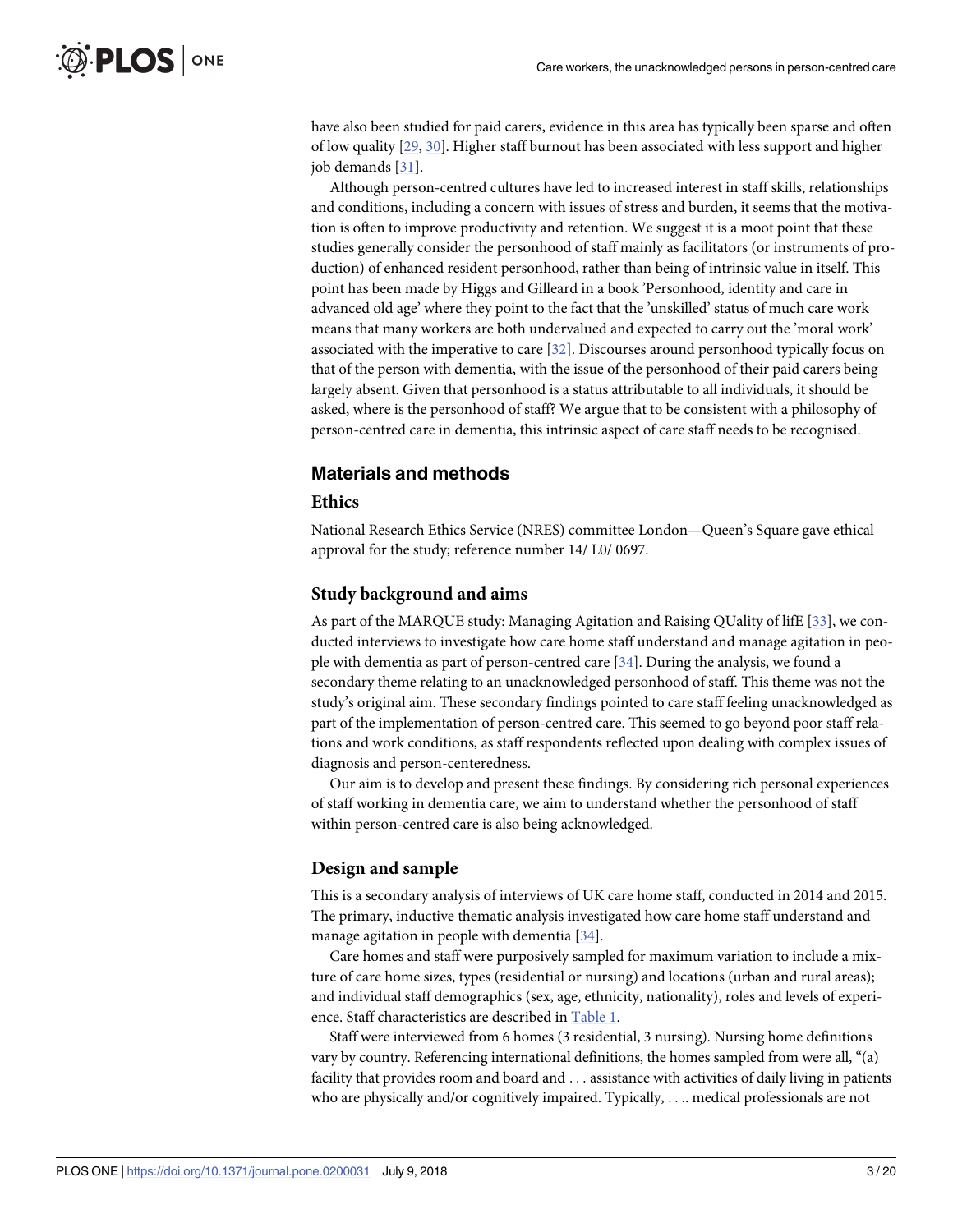| Socio-demographic         | Category                              | Care staff n (%) |  |
|---------------------------|---------------------------------------|------------------|--|
| <b>Sex</b>                | Female                                | 17(68)           |  |
|                           | Male                                  | 8(32)            |  |
| Ethnicity                 | Asian British                         | 1(4)             |  |
|                           | Asian or Asian British: Bangladeshi   | 1(4)             |  |
|                           | Asian or Asian British Indian         | 4 (16)           |  |
|                           | Black or Black British African        | 3(12)            |  |
|                           | Black or Black British Caribbean      | 3(12)            |  |
|                           | White British                         | 6(24)            |  |
|                           | White other                           | 5(20)            |  |
|                           | Mixed white and Asian                 | 1(4)             |  |
|                           | Other-Mixed Caribbean                 | 1(4)             |  |
| English as first language | No                                    | 13(52)           |  |
|                           | Yes                                   | 11(44)           |  |
|                           | Not known                             | 1(4)             |  |
| Staff role                | Care assistant (care staff)           | 9(36)            |  |
|                           | Manager / deputy manager (management) | 5(20)            |  |
|                           | Team leader (care staff)              | 7(28)            |  |
|                           | Activities coordinator (care staff)   | 2(8)             |  |
|                           | Nurse (care staff)                    | 2(8)             |  |
| Shift pattern             | Days                                  | 18 (72)          |  |
|                           | Days and nights                       | 7(28)            |  |
| Length of service         | Less than 1 year                      | 4(16)            |  |
|                           | 1 to 5 years                          | 13(52)           |  |
|                           | 6 to 10 years                         | 8(32)            |  |
| Nursing qualification     | Yes                                   | 10(40)           |  |
|                           | No                                    | 15(60)           |  |

<span id="page-3-0"></span>**[Table](#page-2-0) 1. Care staff socio-demographic and employment characteristics.**

<https://doi.org/10.1371/journal.pone.0200031.t001>

available on site." [[35\]](#page-18-0) The nursing homes had nurses on site. According to the Care Quality Commission (CQC; the independent regulator of all health and social care services in England), all the homes offered specialist support to people with dementia. At their most recent routine CQC inspection prior to participating in the study, four of the six homes met all assessed quality standards, one required action on three out of five quality standards and one required action on one of seven quality standards. All homes subscribed to person-centred care approaches.

Staff gave written informed consent to be interviewed. PR (clinical psychologist) individually interviewed 25 care home staff working in the six care homes in and around London, UK. Interviews took place in private rooms within the care homes. PR used a semi-structured interview schedule, based on the research literature, consultation with family carers of people with dementia and research team expert opinion. The questions focused on understanding how staff conceptualise and cope with agitated behaviours of residents within the context of their work environment. Open-ended questions were revised iteratively to explore emerging issues.

Interviews were audio-recorded and transcribed verbatim. Interviews were coded using NVivo software. The primary thematic analysis was conducted by PR and independent raters.

### **Analysis**

**Secondary data analysis.** The secondary use of data and data sharing more generally can be of great value to scientific understanding and progress [\[36\]](#page-18-0) and this approach has seen a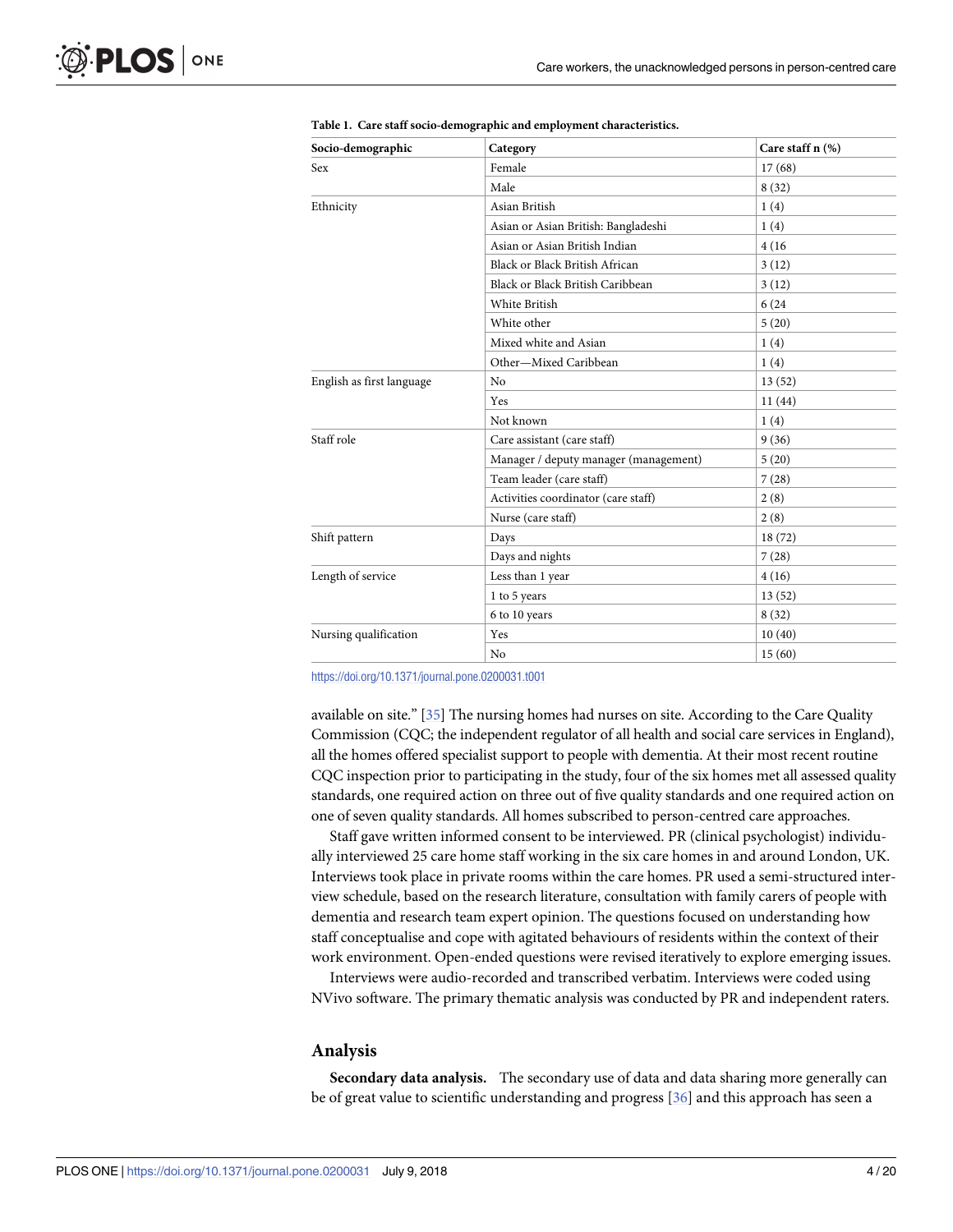<span id="page-4-0"></span>rapid growth [\[37\]](#page-18-0). This study adopts the approach of reanalysing a data set by focusing on a concept that seemed to be present but was not specifically addressed in the primary analysis, leading to the generation of new knowledge and greater utility of the original data set [[38](#page-18-0)]. Such approaches can have particular utility in addressing a sensitive area of research, which may otherwise have no have been feasible [\[39\]](#page-18-0).

It is recommended that when doing a secondary qualitative analyses, the research questions for the secondary analysis be sufficiently close to those of the primary research and that the data collection and analytic techniques in the primary dataset are similar to those that will be applied in the secondary analysis [[39](#page-18-0)].

For the current study, we re-analysed all interviews. The first author (AK) immersed himself in the original recordings and transcripts to obtain a rich understanding of the content. We inductively developed themes around the topic of staff personhood, according to the literature on personhood and care practices, as well as discussions with co-authors.

The term 'personhood' has been the subject of much discussion. However, most agree with Kitwood's emphasis on maintaining the personhood of care home residents with dementia by showing attention and respect  $[40]$ . For our analysis, we were interested in investigating whether this also applied to the care home staff who provide this care.

We considered and contrasted both management and care staff views. For this purpose, management views comprised of those by care home managers or deputy managers. All other staff were grouped as care staff (see [Table](#page-3-0) 1).

Whilst those with nursing qualifications may have different levels of training, experience and knowledge that sets them apart from other paid care staff, this is often a complex picture. A previous study found that those employed as nurses often have all-embracing roles within the home, and thus have difficulties defining and limiting their roles. It is suggested that this ambiguity can lead to an increased sense of responsibility and difficulties in task designation [\[41\]](#page-18-0) and many job descriptions may not clearly define the roles and responsibilities of nurses and care assistants respectively.

In addition, many of those staff who have nursing qualifications from their home countries are unable to practice with them in the UK. Whilst 10 staff interviewed reported as having nursing qualifications, only two staff members were employed as nurses. In contrast, four of the five management staff had nursing qualifications. Four care assistants/senior carers who reported having a nursing qualification did not state if they were currently registered in the UK or what type of nursing qualification they had. However, they were not employed as nurses in their respective institutions. The two individuals employed as nurses worked within nursing homes but were not acting as managers or were working across the home. For these reasons, we allocated them to the care staff category during our analysis. However, it was important to consider if their views differed to those presented within the care staff data. Any notable differences were considered and drawn out separately. Those viewpoints which explicitly addressed the difference between nurse and other care staff views were also considered.

We developed themes relating to the personhood of staff using a process of adaptive theory [\[42\]](#page-18-0). As themes were drawn out and developed, we adapted our theory accordingly. All processes were discussed by the authors in regular meetings to ensure rigor.

**Analysis step 1.** Drawing on the theoretical context, we inductively developed themes around staff personhood by initially considering:

- 1. How staff and management describe the challenges of providing person-centred care for people with dementia.
	- These were subsequently grouped into categories of issues relating to dementia care, and those relating to care organisation.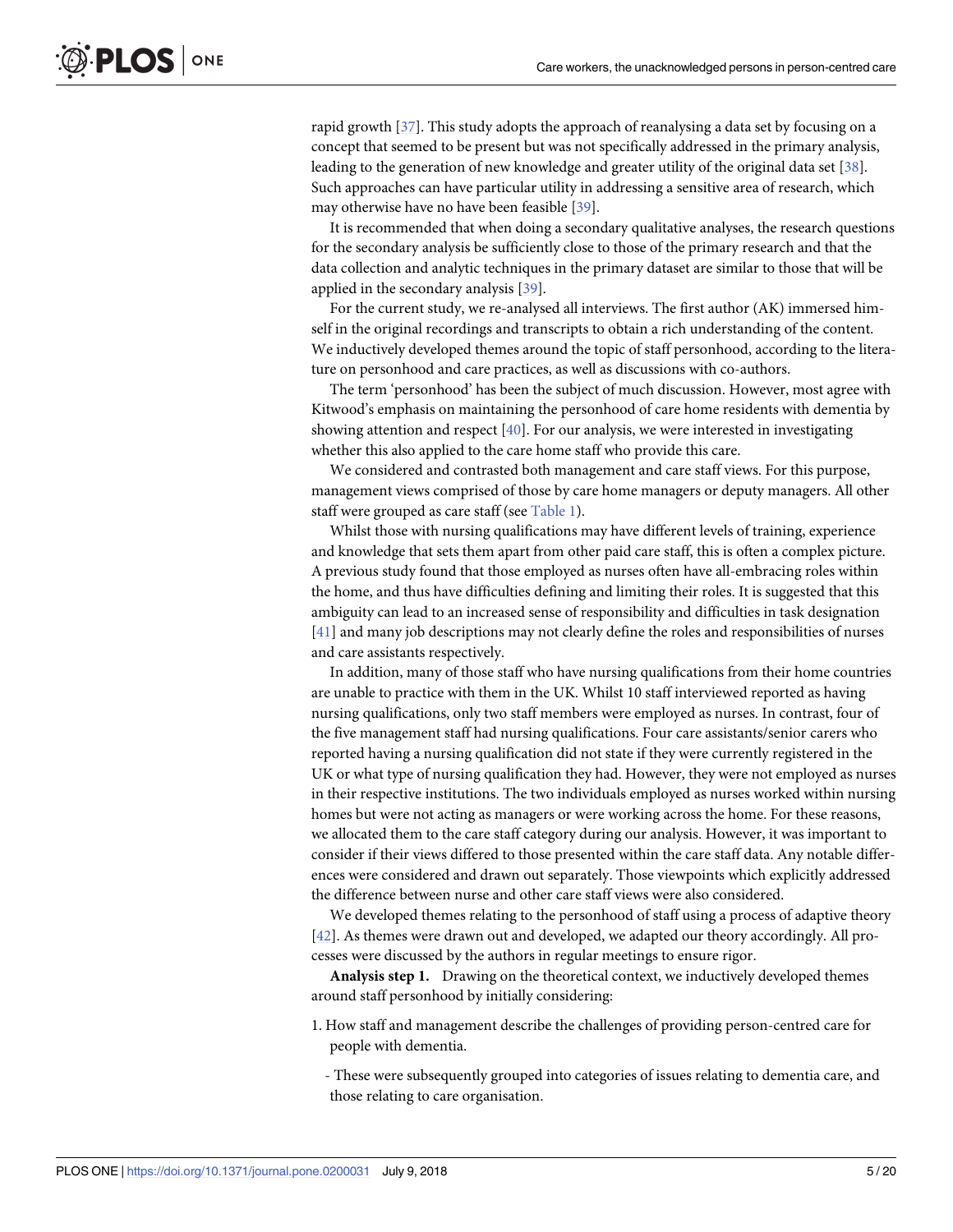- <span id="page-5-0"></span>2. The ways in which care staff are viewed and acknowledged (by themselves and others), particularly as being persons in their own right, deserving of dignity and respect.
	- These were subsequently grouped into categories relating to the identity of care staff, and views of the care role.

The resulting separated analyses of interviews from management and care staff produced a number of inductively developed primary themes relating to these initial foci. As primary themes were drawn out, they were refined and sub-themes identified, through a process of constant comparison. These were grouped within comparable categories: see Tables 2 and [3.](#page-6-0)

**Analysis step 2.** We contrasted management and care staff primary themes and content to produce 8 main themes, considering the overall implications of contrasted viewpoints. This was done through a process of constant comparison and discussion between authors. These are described in [Table](#page-6-0) 4. An additional focus that emerged in this stage concerned whether staff are perceived solely in an instrumental fashion to enhance resident personhood, or whether they can too be acknowledged for their intrinsic role as fellow 'persons'?

**Analysis step 3.** We considered further the contrasted main themes, adapting into theory and then consolidating these into overarching themes. Overall we developed two overarching themes relating to staff personhood. These are the themes that summarise the overall implications of the content.

For example, main themes relating to the delivering of person-centred care suggested an overall lack of acknowledgment of the difficulties care staff face; and, where these difficulties undermined the personhood of staff, such as in agitation/'abuse' and lack of support, these were grouped into the overarching theme: 'Care staff not accepted as dignified persons in their own right'. Main themes, 'Personal identity and experiences not respected' and 'Staff seen as instruments of care' were accordingly also part of this theme.

Those main themes and content that related to an instrumental approach to delivering care, such as task-oriented versus person-centred practices and organisational pressures and their effects on care staff, including care staff and management responses were grouped into the theme, 'Care staff' valuation of themselves as well as by others alongside subsequent job satisfaction were diminished through conflicting demands, organisational pressures and a lack of control.' The content of these overarching themes are described below.

### **Results**

Overall we developed two overarching themes relating to the personhood of staff.

| Management primary themes and categories |                                                |                                                         |                                         |                                                       |  |  |  |
|------------------------------------------|------------------------------------------------|---------------------------------------------------------|-----------------------------------------|-------------------------------------------------------|--|--|--|
| Categories                               | Care staff delivering PCC                      | Organisational                                          | Identity of care staff                  | Views of care role                                    |  |  |  |
| <b>Themes</b>                            | Staff viewed as incompetent in<br>their work   | Manager's levels of support for staff                   | Backgrounds of care staff               | Role differences between management<br>and care staff |  |  |  |
|                                          | Staff abilities to handle agitation            | Staff training issues                                   | Personalities of staff                  | Staff level of investment in the job: idea            |  |  |  |
|                                          | Integrating task vs person-<br>oriented care   | Team problems and cultures of staff                     | Positive and negative views<br>of staff | of 'vocation'                                         |  |  |  |
|                                          | Appreciations of the difficulties<br>for staff | Care home organisational and management<br>restrictions | Views of the value of Staff             |                                                       |  |  |  |

**Table 2. Management primary themes and categories.**

<https://doi.org/10.1371/journal.pone.0200031.t002>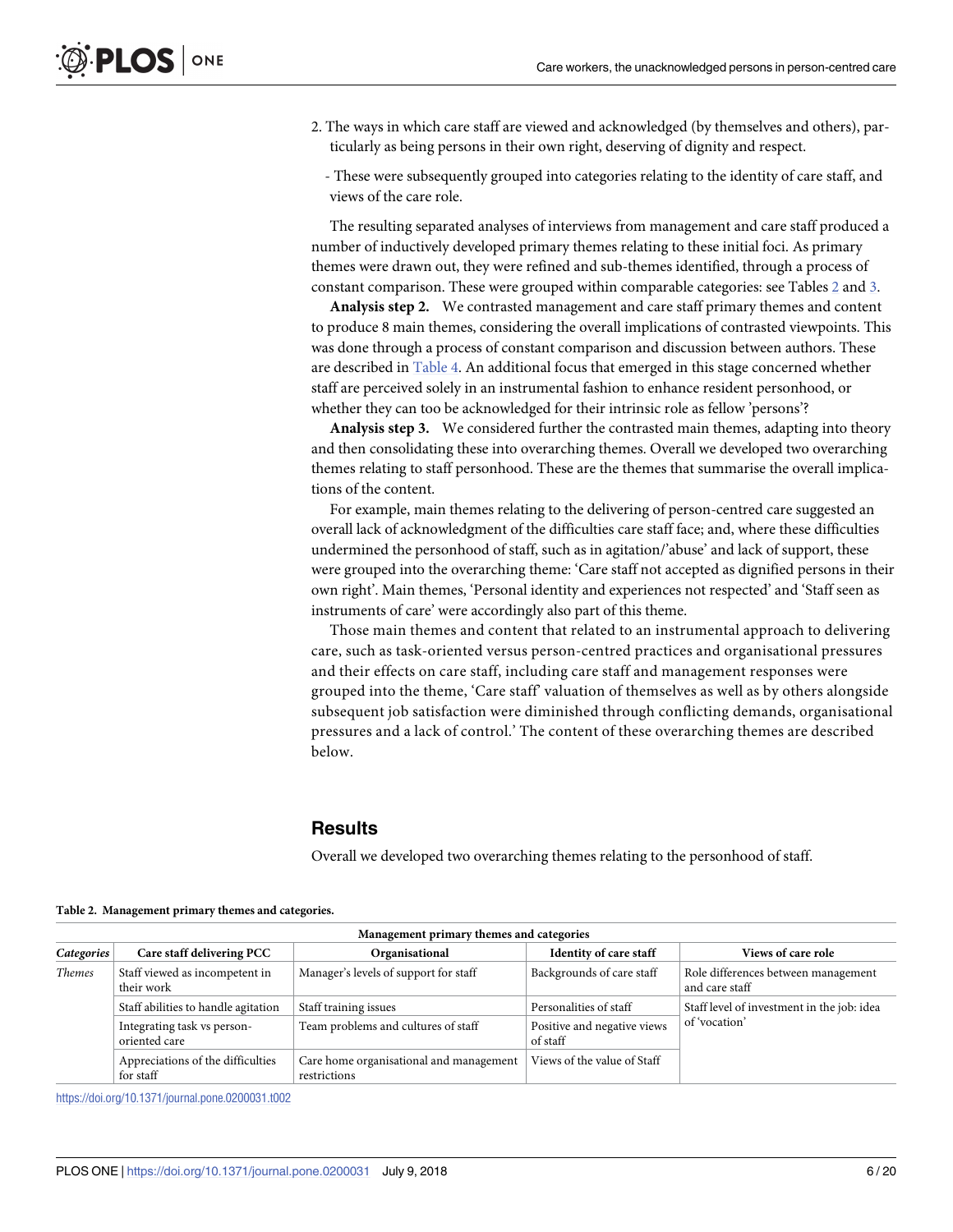#### <span id="page-6-0"></span>**[Table](#page-5-0) 3. Care staff primary themes and categories.**

| Care staff primary themes and categories |                                                                            |                                                        |                                |                                       |  |  |  |
|------------------------------------------|----------------------------------------------------------------------------|--------------------------------------------------------|--------------------------------|---------------------------------------|--|--|--|
| Categories                               | Delivering PCC: issues related to dementia                                 | Delivering PCC: issues related to<br>organisation      | Identity of care staff         | Views of care role                    |  |  |  |
| <b>Themes</b>                            | Staff dealing with people with dementia's<br>agency, identity, rationality | Levels of support and understanding<br>from management | Staff attitudes towards caring | Feeling disillusioned                 |  |  |  |
|                                          | The co-construction of care                                                | Responsibilities and unrealistic demands               | Personalities and cultural     | Staff views of their value            |  |  |  |
|                                          | Dirty work                                                                 | Effects of organisational pressures on<br>PCC          | differences of staff           | Levels of investment in<br>role       |  |  |  |
|                                          | Impact of agitation on staff, including 'abuse'                            | Staff views on organisation                            |                                | Issues related to role<br>differences |  |  |  |
|                                          | Working with resident's relatives                                          | Issues within the team                                 |                                |                                       |  |  |  |
|                                          | Emotional burden of caring                                                 | Integrating task vs person-oriented care               |                                |                                       |  |  |  |

<https://doi.org/10.1371/journal.pone.0200031.t003>

### **Care staff were not accepted as dignified persons in their own right**

- Staff were not thought of as being subjected to abuse
- Needs for respite from emotional burden and support unmet
- Care staff seen as the instruments of care—lack of respect for personal identity and experiences

# **Care staff valuation of themselves as well as by others alongside subsequent job satisfaction were diminished through conflicting demands, organisational pressures and a lack of control**

- Staff caught in conflicts between person-centred work and a task-oriented system
- Feeling out of control and unimportant
- Management and care staff' response to conflicting demands and pressures

### **Care staff were not accepted as dignified persons in their own right**

Whilst care staff reported practising principles of person-centred care, they often spoke of how they themselves were not treated in a similarly dignified manner. Findings revealed situations where the complexities of implementing person-centred care were underappreciated, and staff vulnerabilities and needs were left unacknowledged. There was a sense that in order to maintain the personhood of people with dementia in these conditions, the personhood of the staff

#### **[Table](#page-5-0) 4. Contrasted main themes and categories.**

| Contrasted main themes and categories |                                                                                          |                                                                              |                                                    |                                           |  |  |  |
|---------------------------------------|------------------------------------------------------------------------------------------|------------------------------------------------------------------------------|----------------------------------------------------|-------------------------------------------|--|--|--|
| Grouped<br>categories                 | <b>Delivering PCC</b>                                                                    | <b>Organisational issues</b>                                                 | Identity of care staff                             | Views of care role                        |  |  |  |
| Main themes                           | Difficulties of caring for people with dementia<br>unacknowledged e.g. agitation/'abuse' | Support and understanding often<br>inadequate                                | Personal identity and<br>experiences not respected | Staff seen as instruments<br>of care      |  |  |  |
|                                       | Difficulties of person-centred vs task oriented<br>care unacknowledged                   | Organisational pressures make caring<br>difficult, out of control for carers |                                                    | Feeling out of control<br>and unimportant |  |  |  |
|                                       | Burden of care work unacknowledged                                                       |                                                                              |                                                    |                                           |  |  |  |

<https://doi.org/10.1371/journal.pone.0200031.t004>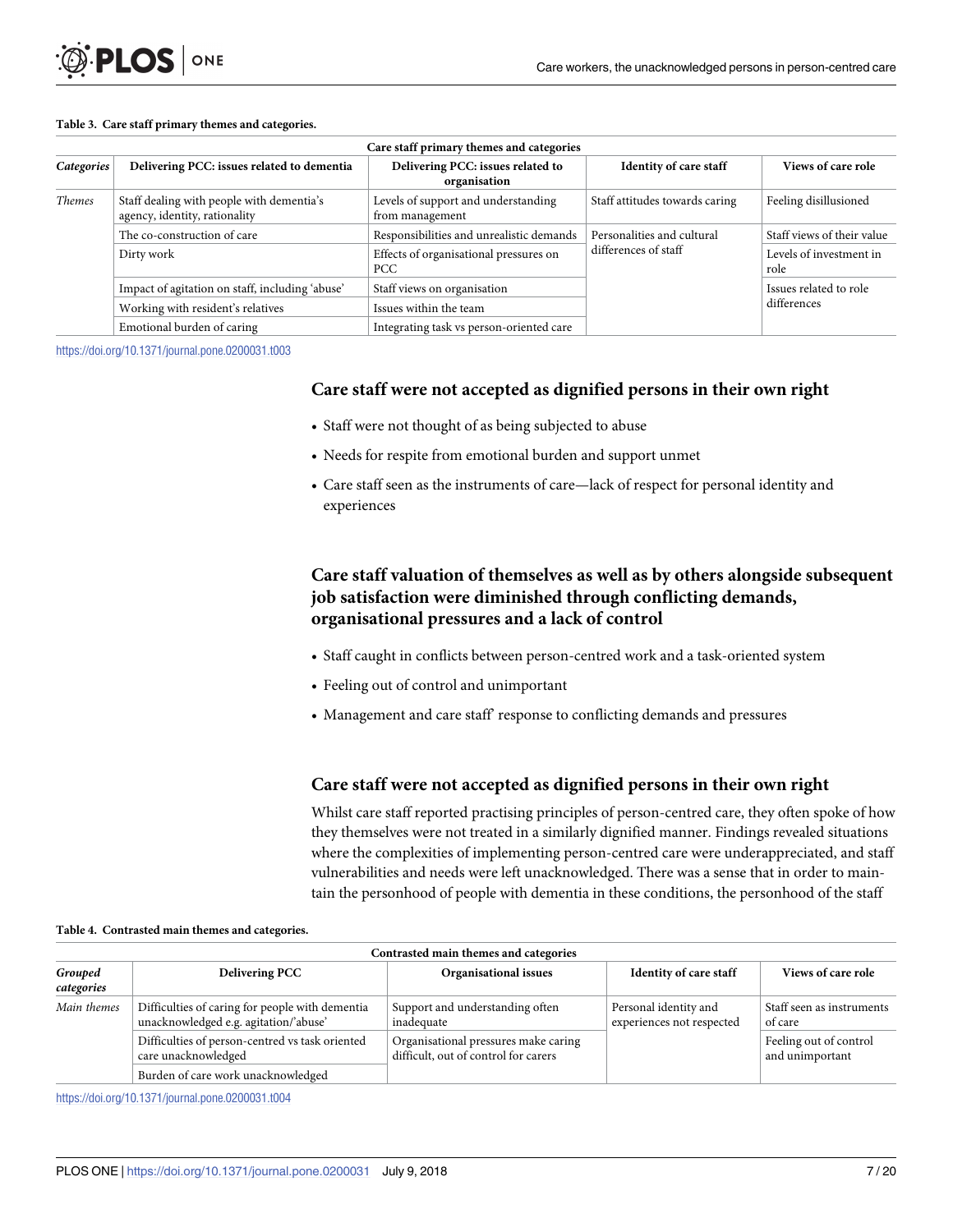was diminished: that staff were expected to subjugate their own personhood in order to maintain the personhood of residents:

"*Everybody is human and you can only take so much of someone shouting the same thing at you over and over again." (Care assistant 1)*

### **Staff were not thought of as being subjected to abuse**

Some staff expressed frustration that verbal and physical aggression they experienced when a resident was agitated was neither acknowledged nor led to action. Some staff considered this a form of abuse. However, one repeated theme was that such behaviour was an unavoidable and necessary part of the job and had to be accepted:

"*Practically, we receive all the abuse, you know, and we only have to look after one*. . . *the thing. That's only from our perspective of course. I mean, considering then they are vulnerable,* it's fine. I can take the abuse. I don't mind. I don't care. In the end I have to do it, my dear, *because otherwise I can't work tomorrow." (Care assistant 2)*

Another carer spoke of the complexities of handling such situations and how they could not show their fear or anger as this might escalate things:

"[...] a big part of it is the staff need to be very relaxed. They can't let it get to them. As soon *as*, *you know*, *carers are lashed out to*, *they have their hair pulled*, *or are scratched*, *things like that*, *they need to keep their cool*, *because that reaction to it can have the biggest impact*.*" (Care Assistant 3)*

This care assistant also described how little sympathy would be shown for staff being 'abused', from within the home and by the outside world:

"*Sometimes it would be so lovely to hear a nice story about dementia, and staff, and what peo*ple do, and also it feels like, you know, you don't hear things about residents lashing out at car*ers.[*. . .*] My friend works in a higher, severe unit, you know, and her colleague got smashed with a rock on the back on the head. You know, that wouldn't come out, because residents wouldn't do that to the staff, would they?" (Care assistant 3)*

Some care home managers were explicit that care staff could not be seen as victims of abuse from those with dementia:

"*When, even*. . . *I was called all the time, that who hit who, or who scratched, you know. Instead of managing the situation, they were reporting and they expected someone else to come and resolve the problem." (Home manager 1)*

### **Needs for respite from emotional burden and support unmet**

Many staff spoke of how the emotional burden of caring for people with dementia affected them both at work and at home and they needed time for rest and reflection: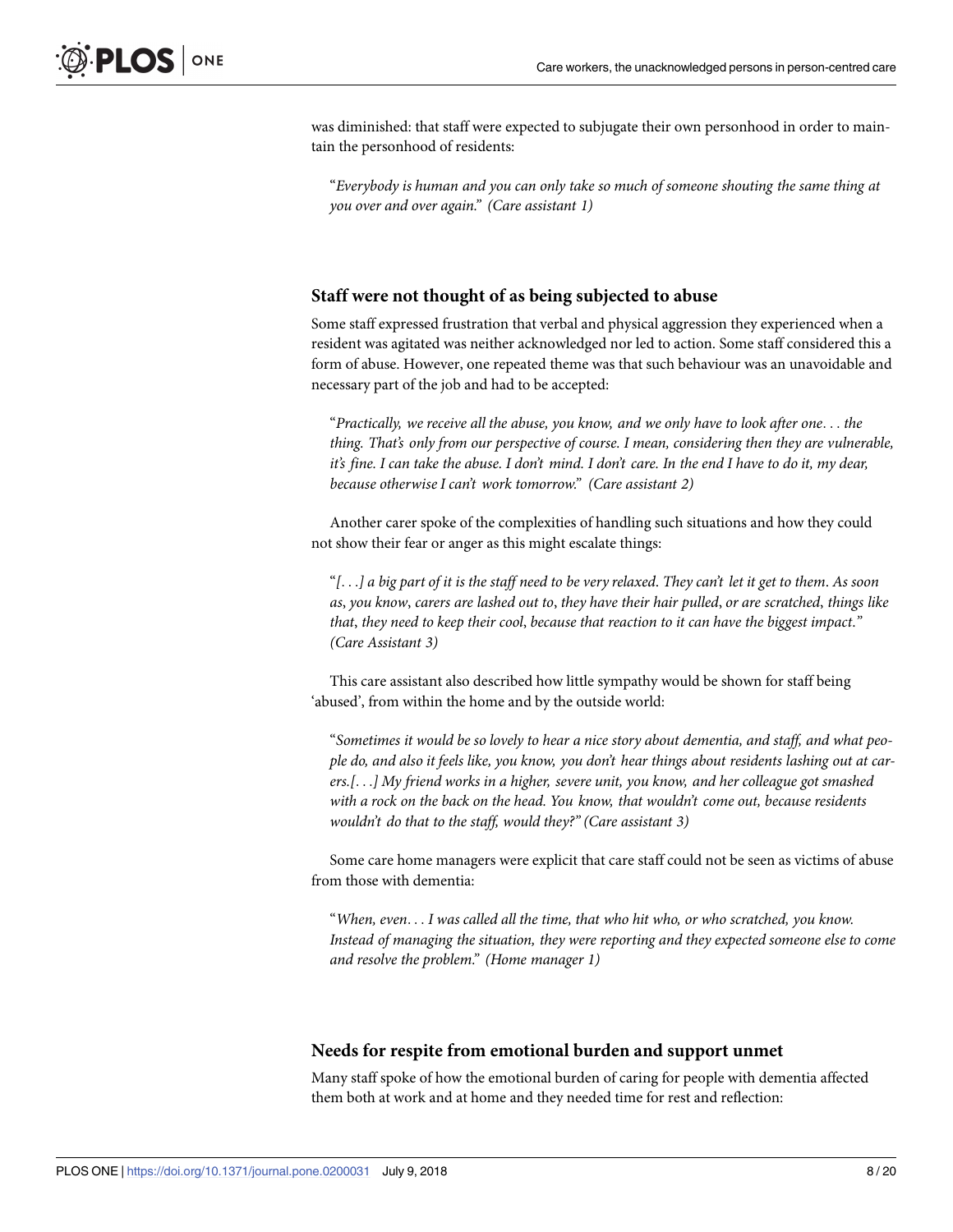"When you walk out them doors you need to shut it off [...] You know, if you've got a really *verbally abusive resident [*. . .*] sometimes carers feel it can affect them outside*, *if they can't switch off*. *I know one carer who left because she used to have dreams about residents*, *and I think that coping*, *turning that switch off*, *as well*, *is really important*.*" (Care assistant 3)*

However, management rarely acknowledged this need in staff. One deputy manager spoke of their frustration about carers taking a break away from residents:

"[...] here what I see is that sometimes they, kind of, separate... you know [...] Now I'm on break, I'm going to go as far away as... from here as I possibly can, which, yes, it's not ideal. I can understand it. From a selfish point of view, I can understand it. If you work for 12 hours you want to have ten minutes to yourself, so in a way I can understand it, but it's. . . yes, it *would be better the other way." (Deputy manager 1)*

Many staff were dissatisfied with support from their managers and felt that they were not looked after, but that their only support was from each other. These issues were felt by those throughout the seniority scale:

"*Just the lack of support, because there's nobody coming up to you and saying, how was it this morning, or how was your day? And I think if you go through the whole building, talking to the nurses, you'll find, you'll hear the same story. They don't seem to think that, you know, just to show themselves and to come and just say, are you managing? And when you're short of staff it's just, get on with it, you know, and especially the times when you're really stretched and you've got lots going on, and then, that's it, nobody even looks to say you've coped, you know." (Nurse unit manager 1)*

"*Yes, I think if we're suffering from stress we're meant to ring a number for example, but I'm not going to go down that route. It's just helping your colleague really, if your colleague's going to get behind you just step in and help them really." (Care assistant 4)*

However, this was not universal. A simple acknowledgment of their role was valued:

"Yeah you do get times when you feel like that but as I say over the last three or four months *where things have settled we've got a new suite manager and we've got our sort of team now* the suite manager will say at the end of the evening thank you very much or will even sort of *like say my name or whatever as she's going through and it does make a difference, you feel like you've done a good job." (Care assistant 1)*

## **Care staff seen as the instruments of care—lack of respect for personal identity and experiences**

A respect for personal identity is considered integral to person-centred care, and many carers spoke of valuing caring and how this originated from their own backgrounds:

"*I'm doing this job for fifteen years, and I enjoy being a carer, because my grandma was, she* had dementia as well and I know it's difficult, to have, for the people to have, this kind of, we *call it illness. Before I came here, my grandmother had this illness*. . . *Back home, we don't*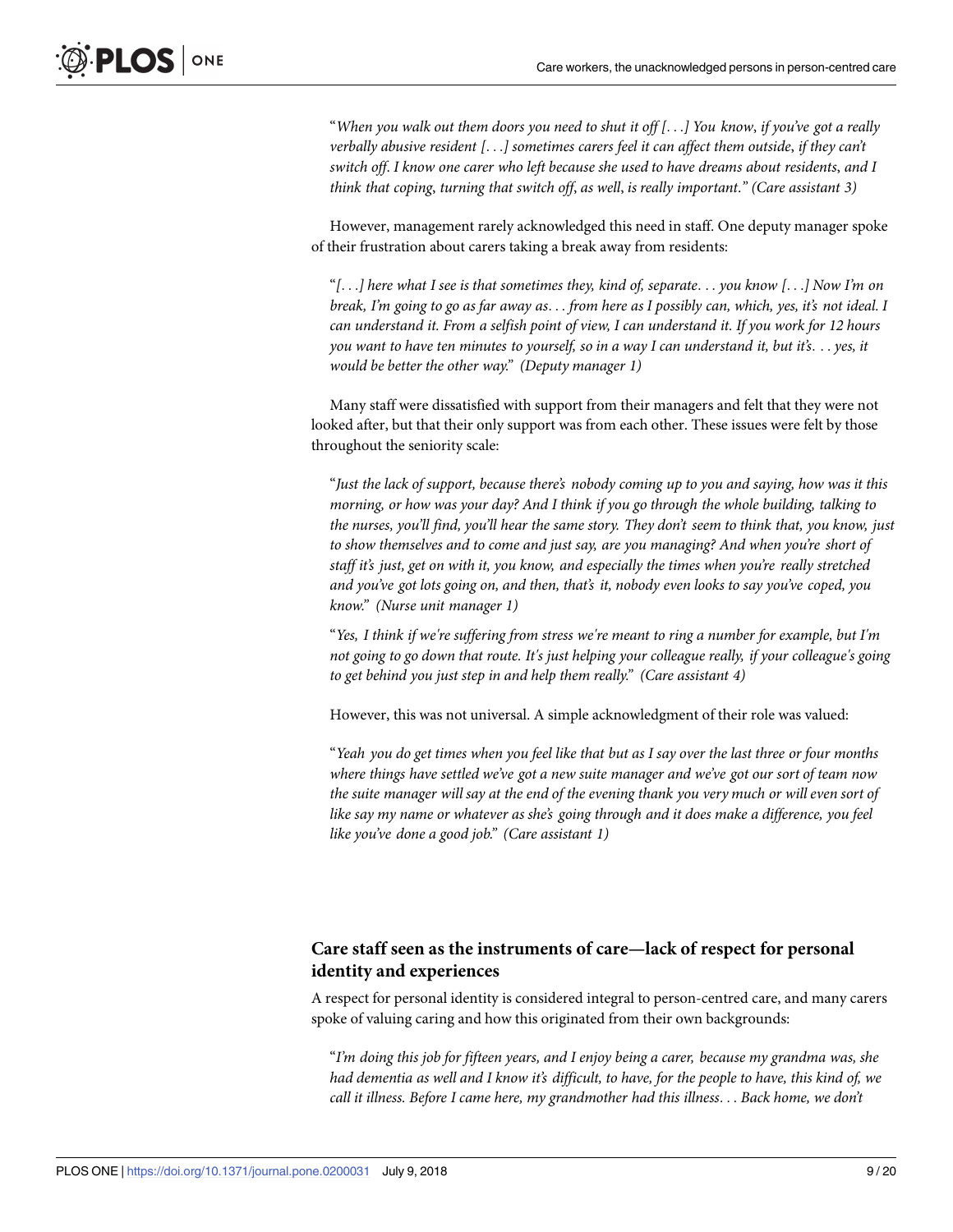have these kinds of old people's homes, so it's just the family who looks after them, so it's very *difficult." (Care assistant 5)*

However, it seemed that these values and expertise were often not appreciated or fully understood. Managers spoke of staff backgrounds as a problem rather than an asset and of difficulties with foreign and more experienced staff adapting to preferred attitudes or skills. It seemed that their personal caring-related values were ignored, and instead they were seen more as the instruments for operationalising care routines. This manager described their experience of finding carers "hard to change":

"*We've got people who used to be nurses and things like that from other countries, and it's very hard to instruct them on what to do. Even if they clearly understand, it's very hard to instruct* them or change their ideas on what is the right way to be and, I mean, that's not only an immi*grant problem. You find that with the more experienced staff that it's hard to change, so there is a culture of change that's really, really hard to break down." (Deputy manager 2)*

It seemed relatives could also see staff as proxies to operationalise what they felt was good care or right for the resident, without consideration of a carer's relationship, experience and knowledge of the residents, and ultimately their own personhood:

"It's just sometimes they will just tell you, oh, do this, do that, you know, or my mum doesn't want to do this or my dad doesn't want to do this. But we just deal with it." (Care assistant 6)

"It can make you feel you're not doing your job but then also it can annoy [...] I'm here for that resident, that person who is here and not for you. So don't make his or her life uncomfortable by insisting that they should sit in a chair all day in the TV lounge or something." (Care *assistant 1)*

This carer also spoke of how the negative reports in the media could lead to further objectification of a carer's role in the eyes of relatives:

"*I find that quite distressing because I think, you know, just because people have done stuff like that it's like you're being tarred with the same brush, that it's happening to their loved ones and I do find that quite upsetting." (Care assistant 1)*

# **Care staff valuation of themselves as well as by others alongside subsequent job satisfaction were diminished through conflicting demands, organisational pressures and a lack of control**

Many carers spoke passionately about delivering the ideals of person-centred care, often citing their own personal desires and duties to look after residents who they saw as deserving of care. They strove to help maintain the personhood of residents, including their social interactions and abilities to participate in care. When the task system and institutional constraints made this work difficult or impossible, they were often forced into an instrumental form of care and there was a real sense that the carer's personhood, their identity as a good carer, was challenged.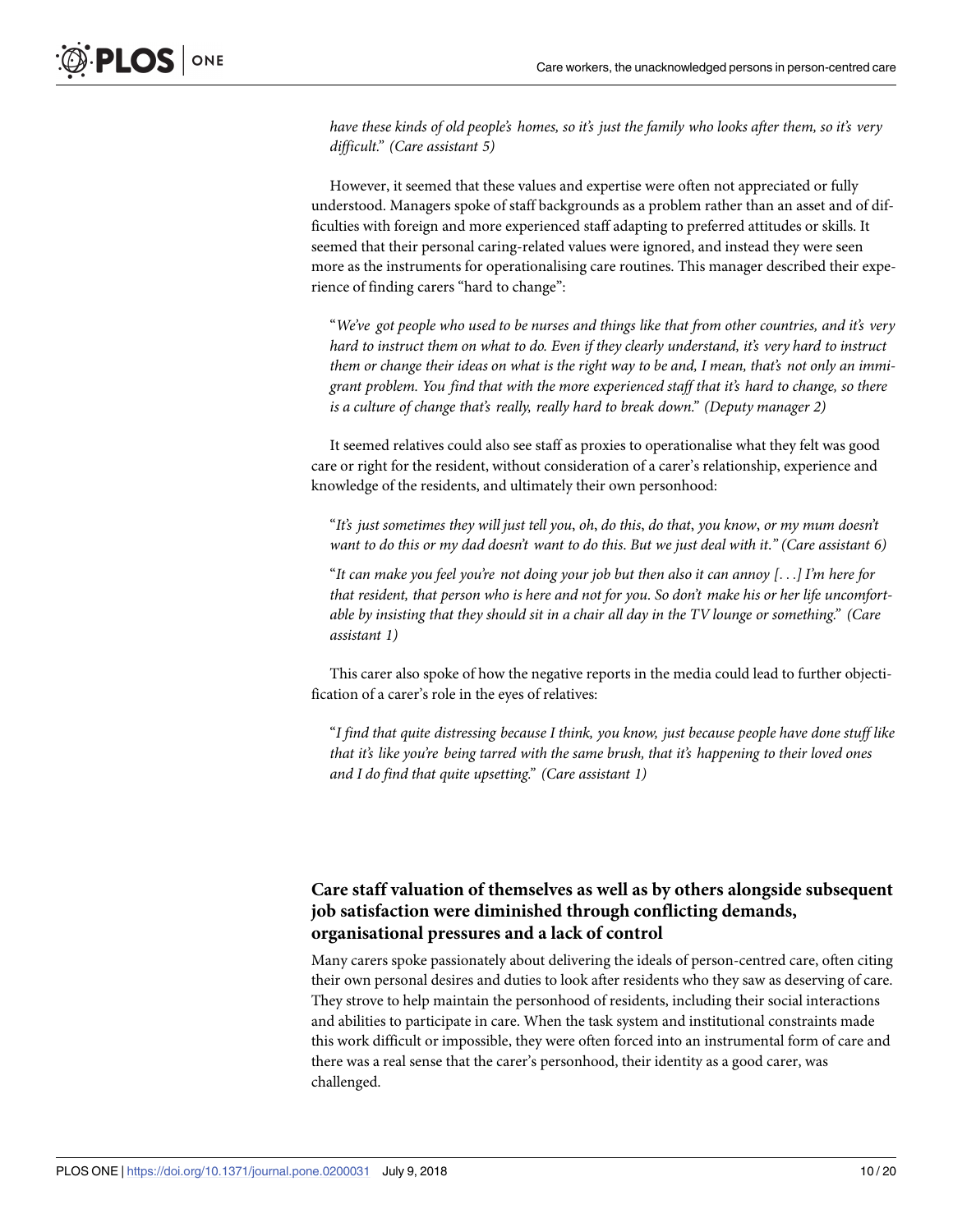# **Staff caught in conflicts between person-centred work and a task-oriented system**

This care assistant spoke of the importance of compassion and their perceived duty to care:

"*Compassion, for me that is very important; you have to understand that this certain person is having a problem, is having a health problem, and if he's agitated he's agitated for a reason,* you have to understand that he can't help it and you have to deal as nicely as possible and you *have to have compassion for him, you have to help him as much as possible." (Care assistant 7)*

Care staff often felt that their desire to care for people with dementia was threatened by care delivery processes. They felt conflicted between a desire for what they understood as personcentred care and a task-oriented system, and often between the imperative to keep someone safe and to allow them to refuse care. This carer's comments reflect the difficulties of practising person-centred care with these constraints:

"*I've said, you know, don't feel the pressures of care, because there's so many pressures with care, like getting things done by a certain time, especially with personal care. Especially if that* resident is in a wet bed, they've taken their pad off, or anything like that, you know, you feel *the pressure of people above you saying, do the personal care because if the family come in and see them like that they're going to think it's neglect. But, actually, it's more neglect doing it without the person's consent." (Care assistant 3)*

**Feeling out of control and unimportant.** Staff discussed the demoralising effects of practising person-centred care within organisational structures over which they had no control. There were many perceived pressures including: long shifts, poor work and employment conditions, low respect, unsuitable environments, bureaucracy, low staffing levels, profit driven organisations, poor regulation of the profession, and the effects of the media. At worst these pressures resulted in ethical dilemmas for staff, forcing them to make difficult decisions, the outcome of which they felt held accountable for.

This nurse spoke of the frustration of such constraints and how it affected their ability to care effectively:

"When we talk about staffing, we're just told, no, you can't have any more staff [...] in the *evening, we can't do our jobs because the carers are going around together doing personal care, they're behind closed doors. We've got three, four residents in the corridor, they could be hit*ting, they could be pushing, there could be people falling over. So, we have to leave our jobs and we go into the corridor to make sure people are safe or in the lounge, but nobody listens to that. They just think, oh, you know, you can't have any more staff and that's it. So, it is very stress*ful." (Nurse unit manager 1)*

Some carers were explicit about the contradiction between a care company's person-centred care rhetoric and a reality where business dictates decisions:

"*Well they set their own particular standards and everything and an organisation either looks after you or it doesn't really. There are a lot of words and intentions and propaganda but when you start stripping, going beneath the veneer on that propaganda it's a bit disappointing to me really. I think it's all about profit, that sort of thing." (Care assistant 4)*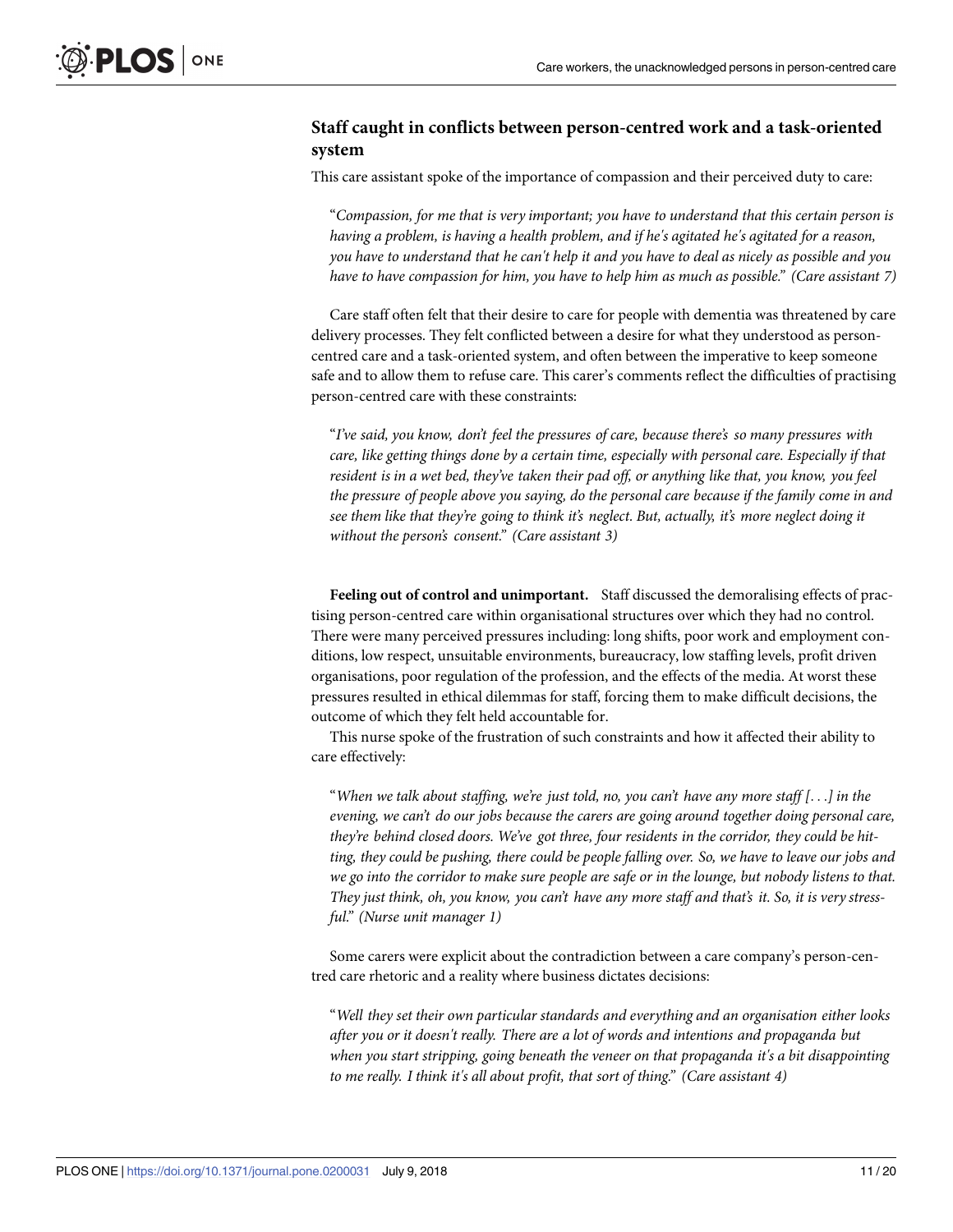**Management and care staff response to conflicting demands and pressures.** Whilst management promoted person-centred care and had concerns that staff were often too task oriented, the overall expectation seemed to be that staff should be able to balance understanding and caring for people within a procedural system without either care component suffering. More emotionally demanding skills such as managing agitation and maintaining close relationships with residents were seen as part of the same task system of care, and their inherent demands were not necessarily appreciated. There was an assumption that if staff remained compassionate, patient and flexible, they could resolve difficult situations. Responsibility was left to individual staff members, rather than considered at an organisational or team level. This manager described how such difficult work should be manageable:

"I think there's a bit of a confrontation and some people understand it and do it. So you know *you've got to get things done, making the beds, keeping the place clean, tidying the wardrobes* and all that sort of stuff and other people... but still see the client, still looking out for the cli*ent, still caring but they're getting other things done at the same time." (Home manager 2)*

Many care staff and managers considered those who focused on task completion as neglecting good care. This deputy manager described how some staff became further task oriented as a result of being told off for finding the balance difficult:

"Yes, because then it becomes oh, my God, what should I do? I'm not going to spend time with this person because I need to do that, otherwise I'm going to be told off. It's always this, kind of, *I'm-going-to-be-told-off kind of attitude, which obviously damages the way you work a lot. Because then it becomes, like, obviously task based, you know [*. . .*] you need to make sure that this person is being checked regularly*. . . *write it down on the paper because otherwise they're going to tell you off." (Deputy manager 1)*

There was acknowledgment from management of these organisational constraints, but the response was simply feeling that little could be done about it:

"[...] sometimes it can be challenging because if the budget doesn't meet, or if you go a bit over, then the staff needs to be reduced, and there is always the stage where the needs of the res*idents take second place because you need to reduce the staff and that becomes a problem." (Deputy manager 1)*

Those staff who did not seem to be able to be person-centred as well as manage tasks were seen to be at fault. Both managers and care staff frequently mentioned that some staff simply did not have the right personalities, qualities or motivations for doing the job:

"I said, if you don't feel that you are in the right place just change job, you know what I mean? *This is not the job for you. Nobody's going to blame you for that, you know. But there are plenty of jobs there, where you can easily manage things in a different way. You can also slam the door behind you. Nobody's going to care." (Care assistant 2)*

At worst, the difficulties carers experienced were seen as individual failures and incompetence by managers: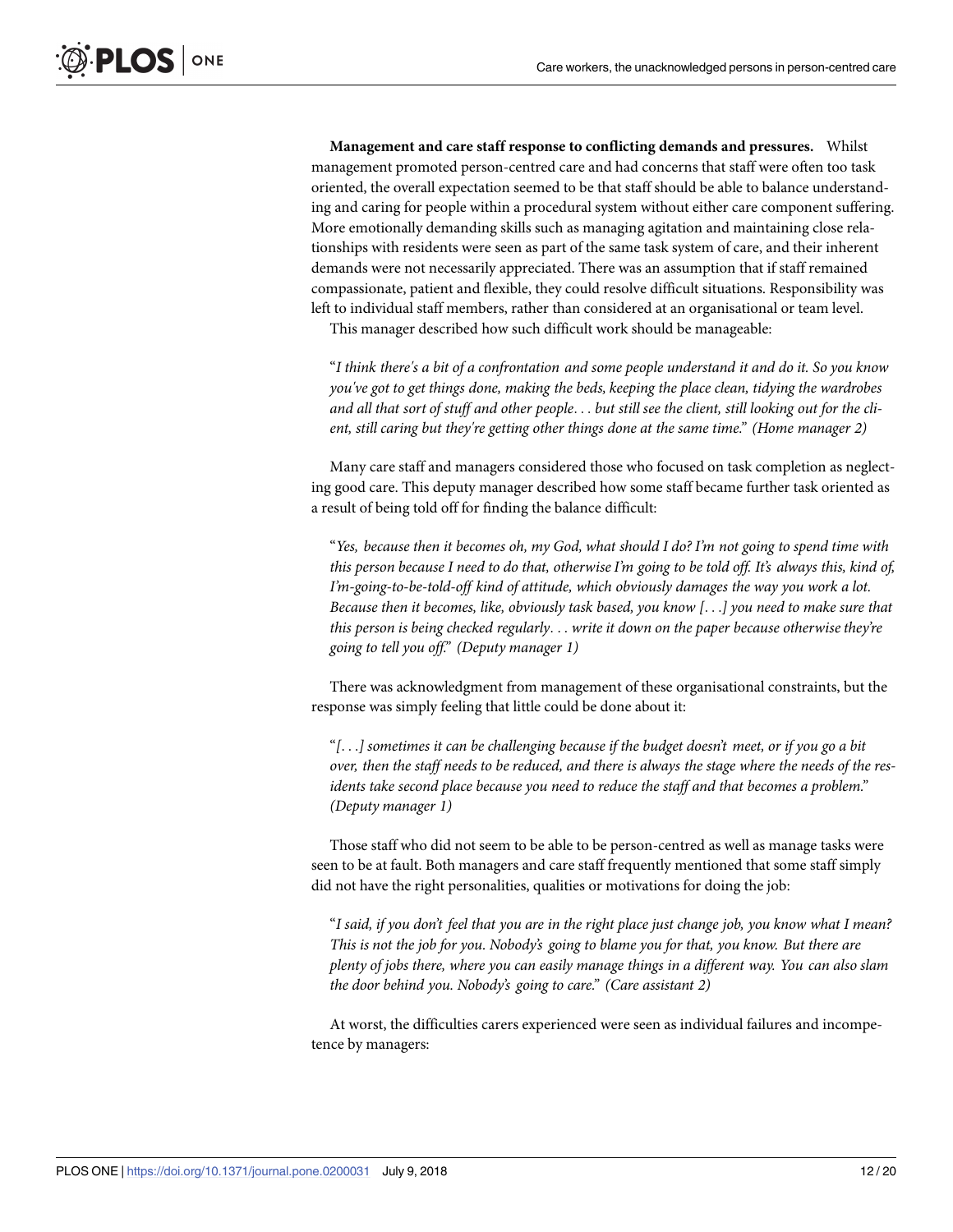"*We had one gentleman who used to shout. He never raised a finger, but he shouts, and he* made a night carer lock herself in the office. And the question was, well, you've got 19 other residents on this unit. It's only you on the unit at the moment, and you've just locked yourself in *the office. Where's the emergency buzzer? Where is*. . .*? You now, if you're that scared, what are you doing?" (Deputy manager 2)*

When staff came up with innovative ideas that worked their creativity was only occasionally recognised. This manager, when asked if staff feel valued during the job, spoke of the lack of appreciation for those who successfully managed difficult situations:

"*No, not often, unless you're successful, unless you have that lucky moment where you actually intervene and for whatever reason you actually manage to distract a person. And then everybody*. . . *oh, excellent, you've done it. Otherwise no; it tends always to be, well, you should have done this, you should have thought that, why you didn't think about it, why you didn't think about this, and most of the time, even if nobody tells you anything, you just had a horrible afternoon and nobody's even recognising that, so no, I would say." (Deputy manager 1)*

### **Subtheme: Views of nurses**

Of the two nurses interviewed across different homes, one nurse spoke of a more supportive and valuing work environment:

*"We support them and we support each other in many ways*. . . *if you're in the office you leave the office and go and lend your hand*." *(Nurse 1)*

However, we found that nurses expressed similar concerns over the workload and pressures of routinized care, and the effects on their ability to perform good care:

"*Up to resources really, whether we have enough human or otherwise*.. . *If, for instance, the suggestion or recommendation that you spend about 20 or 30 minutes doing one-to-ones, in practice it's not*. . . *it becomes very difficult. And that's beyond our control." (Nurse 1)*

"*You're stressed and whatever, you know, and you may say something that you know you shouldn't say, or you may raise your voice at a resident, which you know you shouldn't do, but at that moment, you're thinking, oh, no, again." (Nurse unit manager 1)*

We found that whilst the nurses did not share as strong views on not being treated in a dignified manner, they did struggle with a sense of value. This nurse agreed with how difficulties managing agitated behaviours could make impact negatively on their performance and carer identity to managers or relatives:

"*It does affect us if we are not able to manage certain behaviours it would appear that maybe we are not doing our job well." (Nurse 1)*

However, this small sample makes it difficult to attribute these views to their professional role.

**Views between roles.** Some views about the perceived differences between nurses and care staff gave insight into how their role might impact on their views. For some care staff, they were in it together.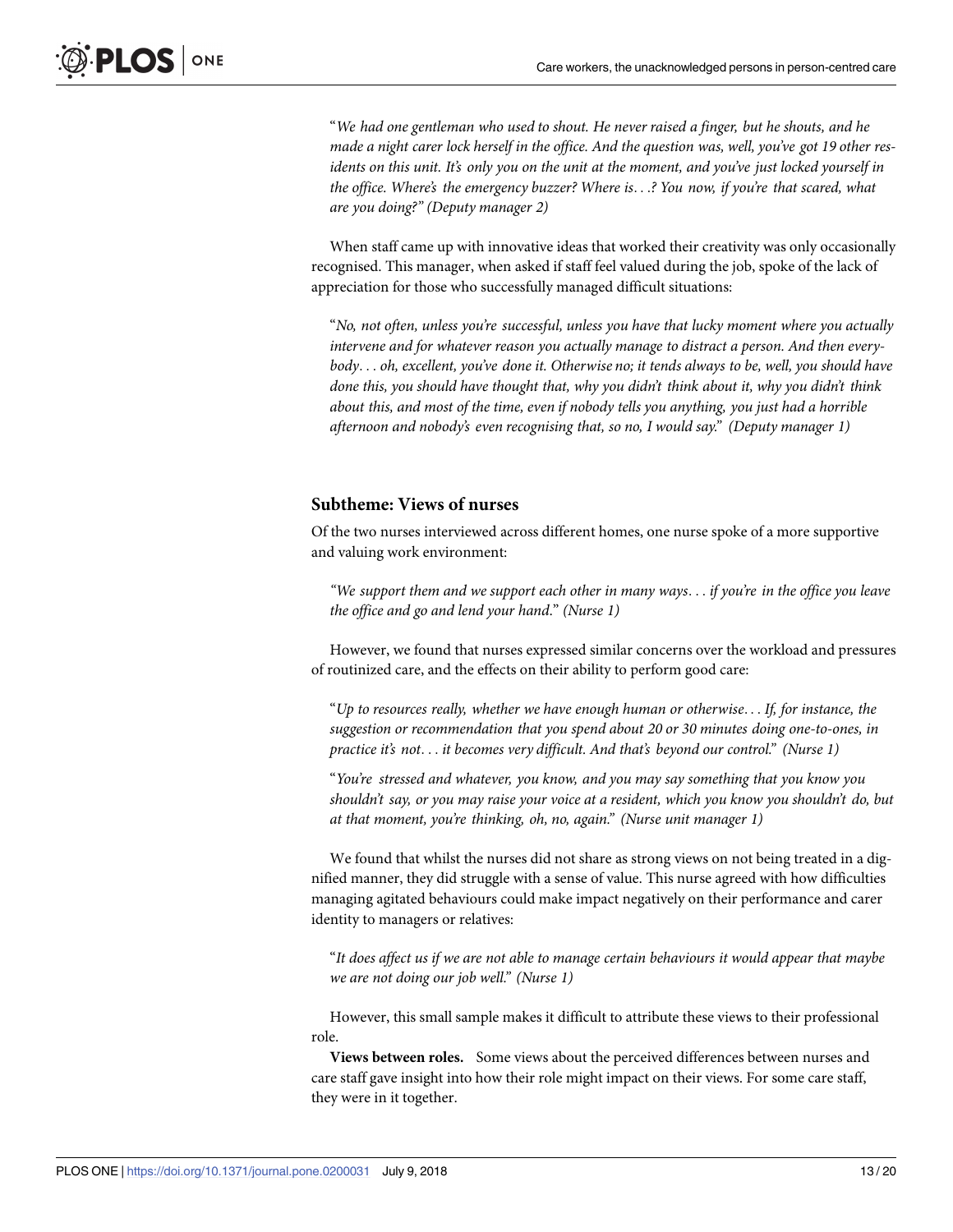"Say if I had a grievance with a nurse on the suite I will actually go up to them and say something to them now because I think to myself we're all doing the same job, I'm just not giving *medication*.*" (Care Assistant 2)*

However, some carers and management expressed a concern that nursing staff could be too medical in their approach. This manager spoke about a difficulty in hiring ex-nurses as carers for those reasons:

"I think we suffer a little bit, maybe a lot, from that sort of nursing background in care...you *know these are your jobs, these are your tasks allocations, get them done. And the relationship with the patient definitely came way down the list somewhere" (Home Manager 2)*

In contrast, one of the nurses expressed frustration over a perceived lack of standards or commitment from other non-professional carers:

"*I can't understand sometimes why they've chosen to do the job because they don't show any inclination towards caring or getting to know the person so that you can then treat them in the best way" (Nurse Unit Manager 1)*

. . . and they also mentioned the difficulties of working with 'disillusioned' staff:

"*Normally I would* . . . *try to boost them and things like that, but it's becoming more difficult because*. . . *they're not working to the standards that would like, so, I find that quite negative* in a way because then you feel, you know, you're not doing it, I'd like you to give more, but *they are disillusioned as well (Nurse unit manager 1)*

There was a sense that these role conflicts could impact negatively on teamwork. However, there was also a general valuing of each other's contribution to the team, and it seemed that their experiences were more closely aligned together than with management. Many of the issues affected staff of all levels, regardless of role.

### **Discussion**

The personhood of paid carers working with people living with dementia is an important and often neglected aspect of person-centred care. The views and experiences recounted in these interviews draw out a number of significant themes that may assist practitioners considering how to enhance the wellbeing of paid carers.

### **Care staff not accepted as dignified persons in their own right**

Whilst care staff are asked to implement person-centred care strategies and policies for care home residents, this approach is not necessarily extended to them. Care staff and management comments often indicated that staff were not accepted as dignified persons in their own right. Sometimes staff accepted this and at other times felt it contradicted their rights. However, staff consistently felt they had little control or influence over these working conditions. These findings suggest a distinct lack of support and respect for staff needs, in spite of the physical and emotional burdens of caring. This leaves them in danger of being viewed as depersonalised instruments of care labour, the objects of a management task force.

Whilst carers might feel physically abused by agitated residents, management denial of this and the subsequent requirement to accept it as part of the job without adequate support is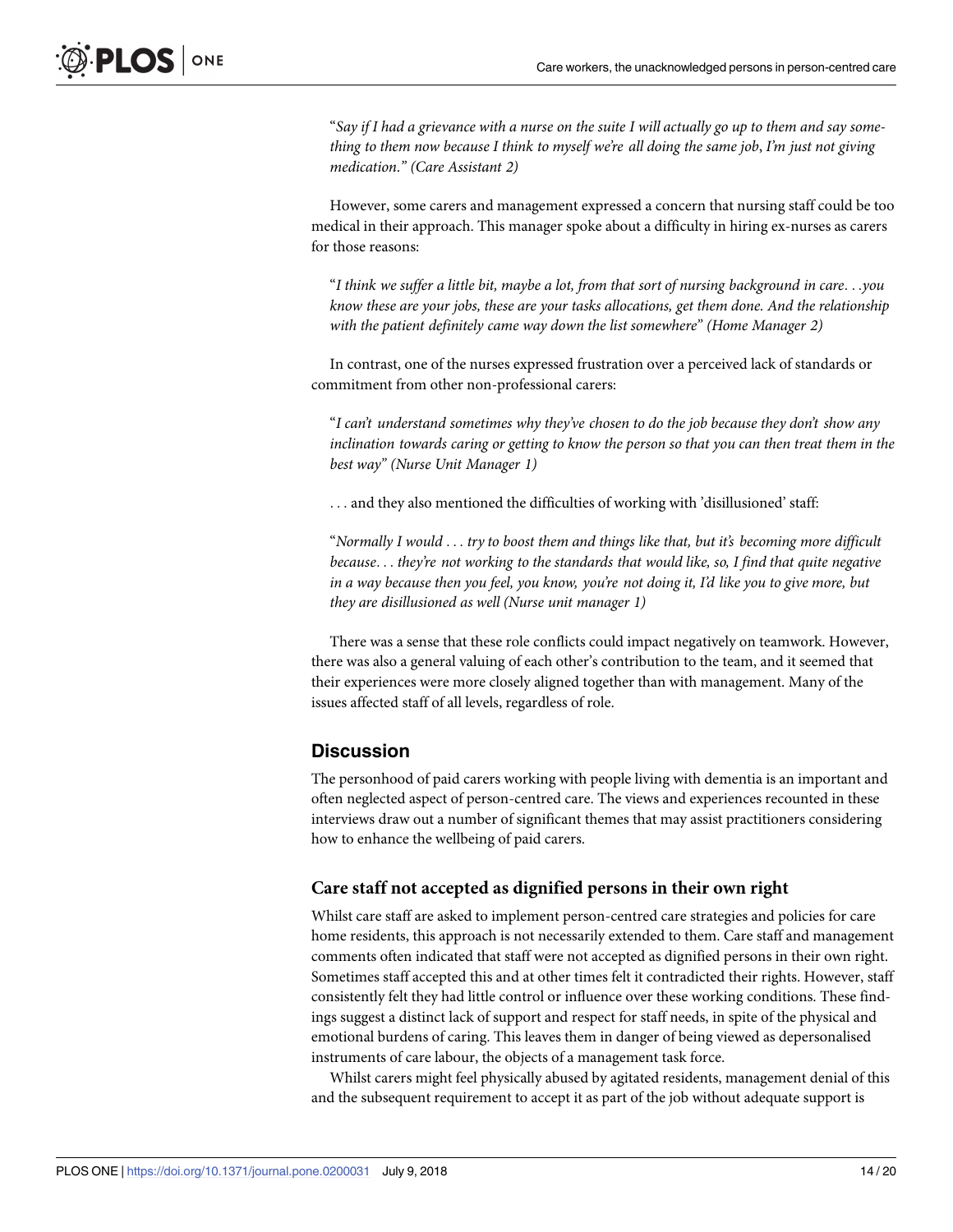<span id="page-14-0"></span>depersonalising. It contradicts person-centred care principles, where care staff are required to attribute personhood to residents in order to care for them effectively. Care staff are expected and required to accept the behaviour of residents even if it is potentially detrimental to their wellbeing—any response would run the risk of blame or even potential disciplinary procedures. The contradiction between the implied personhood of residents and the denied personhood of care staff is stark. If such negotiations are difficult for better paid professional staff they are much more so for low paid 'unskilled' workers.

Although staff are asked to support the personal identities of residents, those carers whose caring values stem from their personal and cultural backgrounds can find themselves unable to incorporate them in their work, and are required to conform to a more operational form of care. At the same time care staff are required to engage, day-to-day, in intimate and familial relationships with residents, generally in the absence of family members. That they can have these relationships and experiences undermined and are themselves reduced to objects of care, or associated with negative media reports when real family visit, is depersonalising. Such conflicts are linked to staff burnout and job satisfaction [[43](#page-18-0)], though the complexities of these interactions in regards to personhood warrants further investigation.

Despite widespread adoptions of person-centred cultures in dementia care, it seems that a genuine holistic culture change is still one level removed from the people who provide care. Findings suggest that staff are not being valued, and that this may be implicit within the core person-centred culture: their devaluing seen as part of the job and something to be put up with. Whilst staff may wholly carry out person-centred procedures, these do not acknowledge the inherent tensions and complexities of working in dementia care. Personhood when applied to staff does not appear to fit: it seems they are both ignored and have to put up with it.

### **Moral work and labour–the identity of care staff**

A developing theme from these interviews concerns a general lack of acknowledgment of the moral work of caring that occurs within formal care work; an oversight that can reduce the complex relationships of care work to a routinised process of work and which in turn challenges the self-worth of care workers.

Those working in formal care are assumed to be driven by a moral imperative to care [[32](#page-18-0)]. Such moral work is important in helping to reduce the sense of abjection, vulnerability and helplessness that has been described in care homes, as well as maintain a person with dementia's personhood as their infirmity increases: through social interaction, co-constructing care, and as professional care takes the place of traditional family support [[44–46\]](#page-19-0). This moral work is also important in determining the self-value of carers; enabling them to frame their work as virtuous, despite poor conditions, the abject nature of the personal care performed, and care work's historic associations with low status, unskilled work, once performed by pauper nurses in the workhouse infirmaries [\[32\]](#page-18-0). However, current care work is often procedural and task oriented, delivered by care companies which often prioritise profit. This conflict between the moral imperatives of care and the professional frameworks of labour results in a fundamental split identity for care workers [\[47\]](#page-19-0).

Whilst those interviewed often displayed a genuine vocation for caring, they struggled to maintain a balance between the procedures of care work and organisational constraints and pressures, and their wish to genuinely care. Consequently, care staff felt out of control and pushed into a more instrumental form of care. That these conditions could ultimately threaten the quality of care and personhood of residents, diminishes staff ability to frame their work as dignified and virtuous. Concurrent findings have associated neglectful care behaviours with staff burnout [\[48\]](#page-19-0). Management responses typically contained a lack of understanding, blame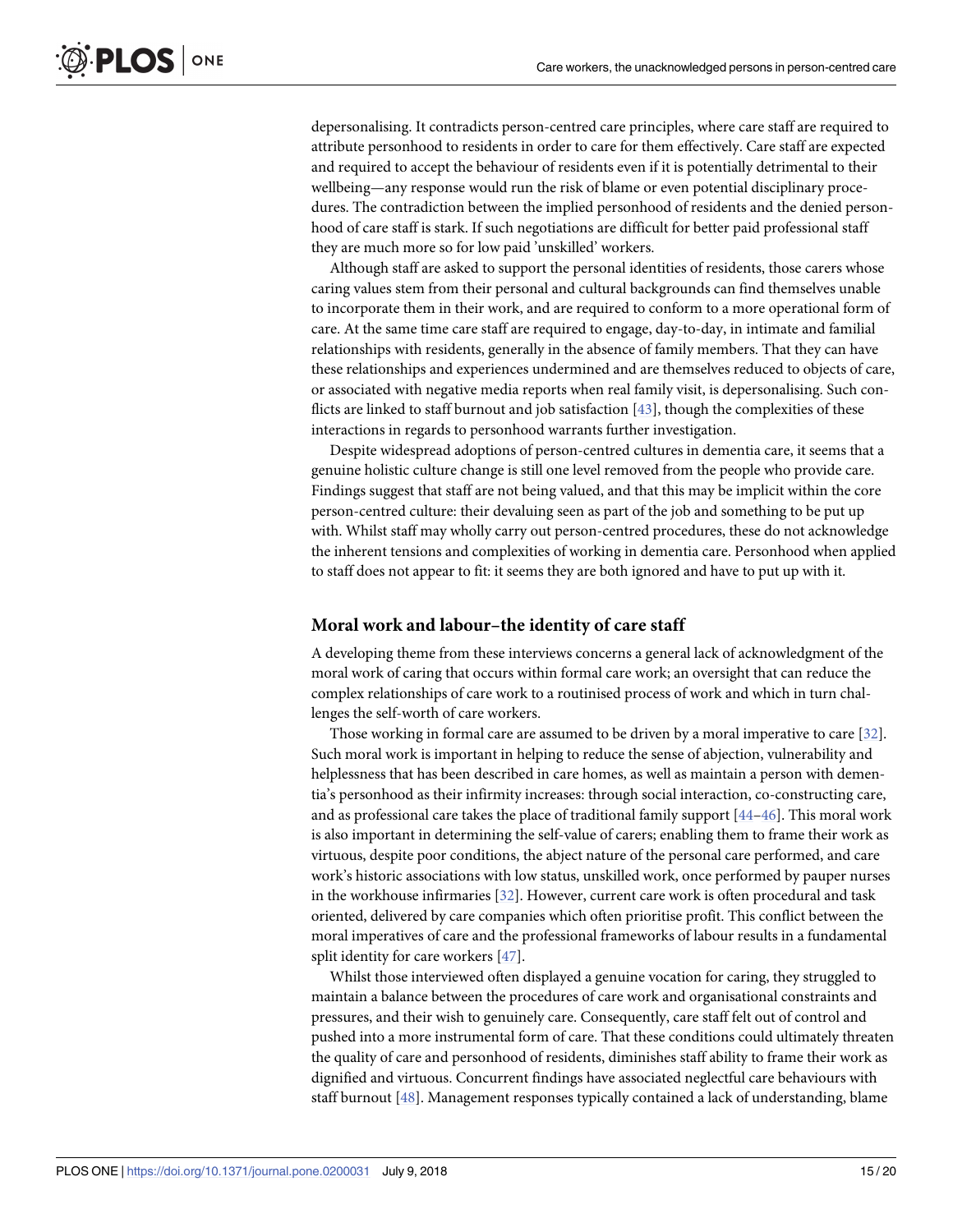<span id="page-15-0"></span>and even doubts over carers' abilities and motivations for the work. Reluctance by management to acknowledge problems that arise in caring might stem from worries that there are no solutions, or no good solutions. If care workers' labour is simply measured in terms of the execution and manner of the tasks performed and they are not supported, opportunities for learning as well as dignity are denied. Attitudes among managers that good carers just get on with it, or have an innate awareness of how to care, both ultimately deny carers the support that comes from the acknowledgment that they are doing challenging, moral work and they have a right to support and training. Such issues seem inherently symptomatic of the current organisation, politics and delivery of formal care.

Person-centred attitudes and perceived competence in providing dementia care are consistently associated with care staff job satisfaction [[49](#page-19-0)]. However, carers can be at odds with a procedural and accountable form of person-centred care, where oppressive institutional structures threaten their satisfaction and self-worth by limiting their ability to exercise rational choices and perform moral duties. Such findings may also contribute to understanding why randomised trials might fail to show effects for personally tailored activities of care [\[50](#page-19-0)]. Disparate interpretations of person-centred care have made the true meaning of the term to evaluate [\[18\]](#page-17-0) and subsequently care staff can see person-centred care as an ideal, elusive, or feel sceptical about such theory in practice [\[51\]](#page-19-0). A need to oversee and make care accountable may become an end in itself: where the meeting of abstract standards supplants that of meeting people's needs [\[52\]](#page-19-0). It may also neglect the reasons many carers do their job, caring because they choose to rather than being told to.

Whilst the majority of care staff views are from those who do not hold professional qualifications, it seemed that nurses too experienced similar conflicts over their desire and ability to care effectively in the care environment, suggesting the issue may go beyond simply having professional training—although their roles might distance them from some of the more depersonalising experiences. More research would be needed to investigate this further.

Frustrations regarding the different standards and approaches of 'professionals' and 'nonprofessionals' may be linked to dynamics within the UK care force. For example, those who may have worked as nurses in other places and contexts and who are now unable to may be experiencing a frustrating loss of professional status (such as that accorded to nurses) and identity, which is likely to add to their feelings of devalue. The lack of recognition of the skills of foreign professionals in this manner, who are often supporting themselves through lower status work, may be linked to greater stress, and there are calls for more attention in understanding race dynamics and promoting the rights of the migrant workers playing an important role in the UK care sector [\[53\]](#page-19-0). It may also be that those working as nurses (or indeed managers) hold onto their status as 'professionals', but that this leaves them feeling isolated from other care staff.

### **Conclusions**

Whilst training and support for paid care staff has become of increasing interest in dementia care, there has been a lack of acknowledgment of the personhood of paid care staff in dementia care. Caring is complex and challenging work, in which the skilled and moral work of carers is often unacknowledged and where carers can have their own needs and vulnerabilities subjugated to caring for those with dementia. It could be one of the contributing factors to the difficulty of establishing how person centred care can result in better outcomes. These interviews suggest that one factor might be that the contradictory way in which person-centred care is implemented in care homes [\[48\]](#page-19-0) may relate to the unacknowledged personhood of staff, and consequent instrumentality, burnout and retention problems. There is a need to close the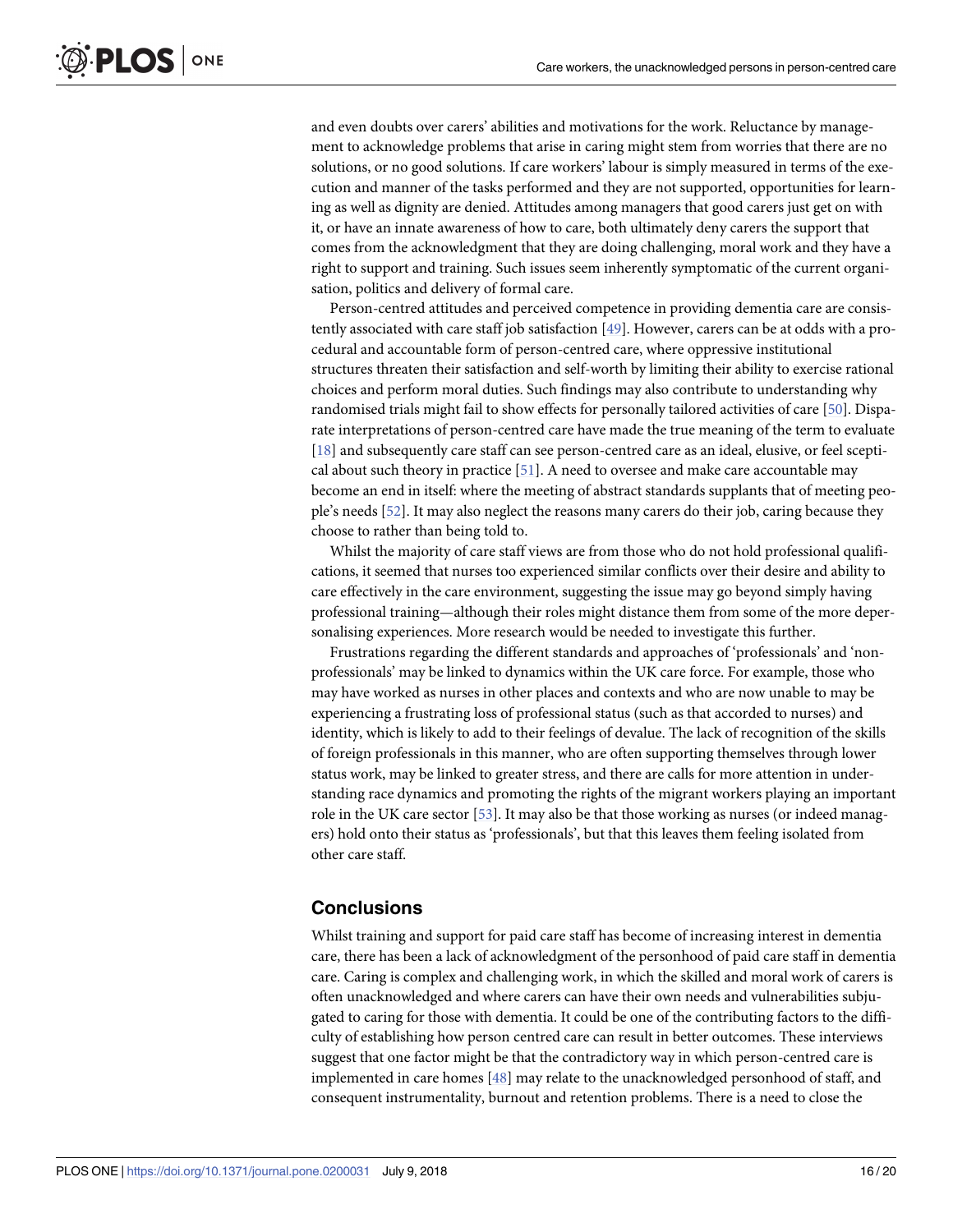widening gap between an increasingly professionalised rhetoric and the everyday realities facing those who provide care [[32](#page-18-0)]. We suggest that care staff are explicitly considered as part of quality standards and better supported by employer's policy and practice. In this way, personcentred care can strive to be a philosophy that includes all those who work in dementia care.

### **Limitations and suggestions for future research**

Whilst we have set out the arguments for the value and acceptability of performing a secondary qualitative analysis in this area, there are also clear limitations of using this approach. The interviews did not focus explicitly on themes of staff personhood, and it is likely that some staff would be less spontaneous in offering their views on such issues. As not all of the data is relevant, this may limit the number of viewpoints represented, such that a greater sample size would may have been more preferable and therefore more illuminating. A greater sample size may also have helped to disentangle some of the issues surrounding differences in professional and non-professional roles and individual home cultures, in what is clearly a more complex picture than this data can reveal.

We argue that whilst these inherent limitations are present, this study raises an important subject that might not otherwise had been investigated. There is evidently considerable complexity to the issues raised and thus a corresponding need for a more direct research, both within this group and within wider settings in order to better understand the personhood of care staff. This may provide new considerations of care, regulation of conditions, and understandings on the nature of difficult care and abusive behaviours.

# **Acknowledgments**

We wish to thank all the staff who participated in the interviews. This study was funded by a grant from the UK Economic and Social Research Council and the National Institute of Health Research [Grant number NIHR/ESRC ES/L001780/1]. The funders had no role in study design, data collection and analysis, decision to publish, or preparation of the manuscript.

Profs Higgs and Livingston and Dr. Cooper are supported by the UCLH NIHR Biomedical Research Centre.

GL, PR, CC and SR were in part supported by the National Institute for Health Research (NIHR) Collaboration for Leadership in Applied Health Research and Care (CLAHRC) North Thames at Bart's Health NHS Trust. The views expressed are those of the author(s) and not necessarily those of the NHS, the NIHR or the Department of Health.

### **Author Contributions**

- **Conceptualization:** Adam Kadri, Penny Rapaport, Gill Livingston, Claudia Cooper, Sarah Robertson, Paul Higgs.
- **Formal analysis:** Adam Kadri, Penny Rapaport, Gill Livingston, Claudia Cooper, Sarah Robertson, Paul Higgs.
- **Funding acquisition:** Gill Livingston.

**Methodology:** Penny Rapaport, Sarah Robertson.

**Supervision:** Gill Livingston.

**Writing – original draft:** Adam Kadri, Penny Rapaport.

**Writing – review & editing:** Adam Kadri, Penny Rapaport, Gill Livingston, Claudia Cooper, Sarah Robertson, Paul Higgs.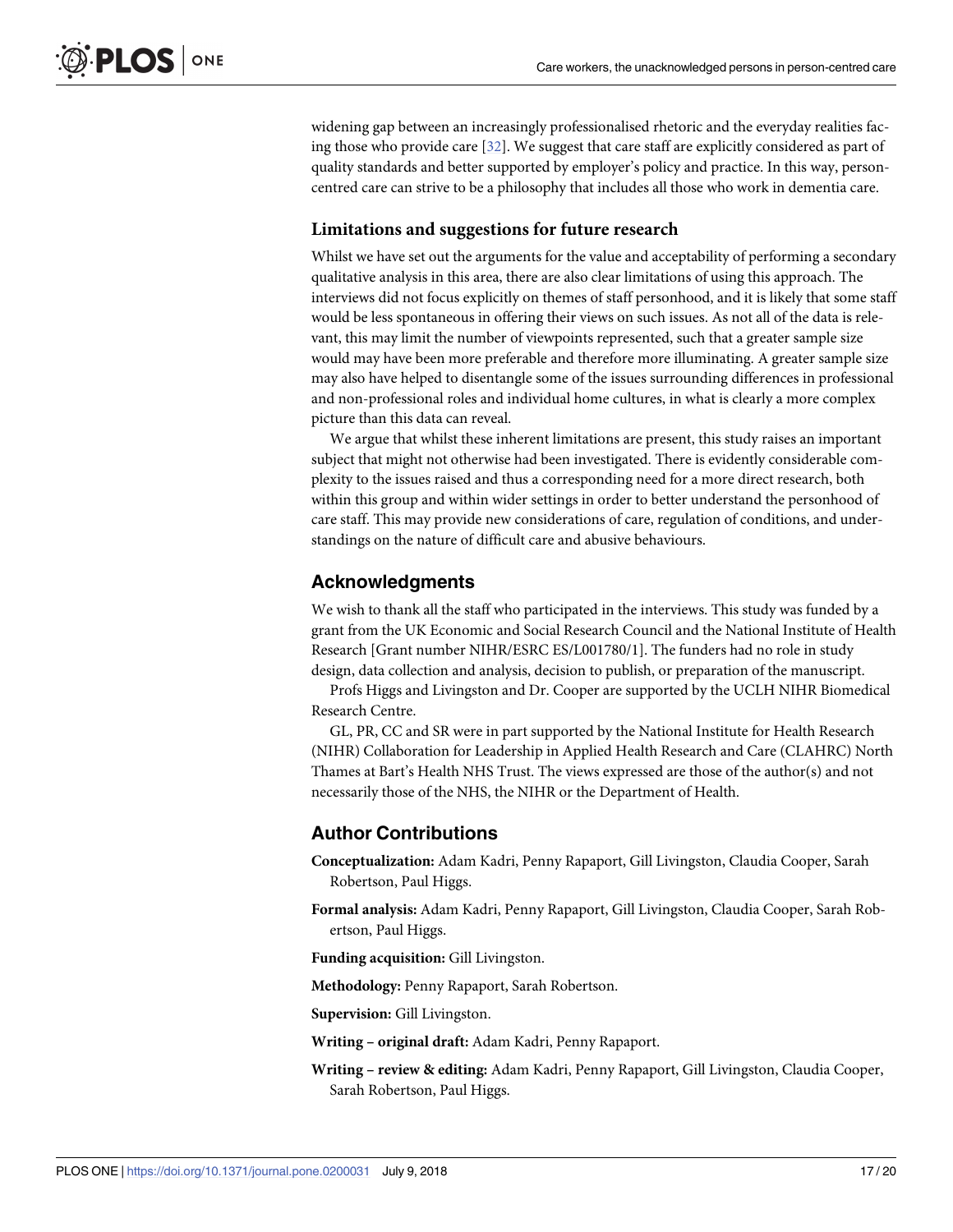### <span id="page-17-0"></span>**References**

- **[1](#page-0-0).** O'Connor D, Phinney A, Smith A, Small J, Purves B, Perry J, et al. Personhood in dementia care: Developing a research agenda for broadening the vision. Dementia. 2007; 6(1):121–42. [https://doi.org/10.](https://doi.org/10.1177/1471301207075648) [1177/1471301207075648.](https://doi.org/10.1177/1471301207075648)
- **[2](#page-0-0).** McCormack B. Person-centredness in gerontological nursing: an overview of the literature. Journal of Clinical Nursing. 2004; 13:31–8. [https://doi.org/10.1111/j.1365-2702.2004.00924.x.](https://doi.org/10.1111/j.1365-2702.2004.00924.x) PMID: [15028037](http://www.ncbi.nlm.nih.gov/pubmed/15028037)
- **[3](#page-1-0).** Kitwood T. Dementia Reconsidered: The Person Comes First: Open University Press; 1997.
- **[4](#page-1-0).** Department of Health. National Service Framework for Older People. London: Department of Health2001.
- **[5](#page-1-0).** Higgs P, Gilleard C. Interrogating personhood and dementia. Aging & mental health. 2016; 20(8):773– 80. [https://doi.org/10.1080/13607863.2015.1118012.](https://doi.org/10.1080/13607863.2015.1118012)
- **[6](#page-1-0).** Birt L, Poland F, Csipke E, Charlesworth G. Shifting dementia discourses from deficit to active citizenship. Sociology of Health & Illness. 2017; 39(2):199–211. <https://doi.org/10.1111/1467-9566.12530>.
- **[7](#page-1-0).** Kim SK, Park M. Effectiveness of person-centered care on people with dementia: a systematic review and meta-analysis. Clinical Interventions in Aging. 2017; 12:381–97. [https://doi.org/10.2147/CIA.](https://doi.org/10.2147/CIA.S117637) [S117637](https://doi.org/10.2147/CIA.S117637). PubMed PMID: PMC5322939. PMID: [28255234](http://www.ncbi.nlm.nih.gov/pubmed/28255234)
- **[8](#page-1-0).** Bartlett R, O'Connor D. From personhood to citizenship: Broadening the lens for dementia practice and research. Journal of Aging Studies. 2007; 21(2):107–18. <https://doi.org/10.1016/j.jaging.2006.09.002>.
- **[9](#page-1-0).** Milte R, Shulver W, Killington M, Bradley C, Ratcliffe J, Crotty M. Quality in residential care from the perspective of people living with dementia: The importance of personhood. Archives of Gerontology and Geriatrics. 2016; 63:9–17. [https://doi.org/10.1016/j.archger.2015.11.007.](https://doi.org/10.1016/j.archger.2015.11.007) PMID: [26791166](http://www.ncbi.nlm.nih.gov/pubmed/26791166)
- **[10](#page-1-0).** Smebye KL, Kirkevold M. The influence of relationships on personhood in dementia care: a qualitative, hermeneutic study. BMC nursing. 2013; 12(1):29. [https://doi.org/10.1186/1472-6955-12-29.](https://doi.org/10.1186/1472-6955-12-29) PMID: [24359589](http://www.ncbi.nlm.nih.gov/pubmed/24359589)
- **[11](#page-1-0).** Tolhurst E, Weicht B, Kingston P. Narrative collisions, sociocultural pressures and dementia: the relational basis of personhood reconsidered. Sociology of health & illness. 2017; 39(2):212–26. [https://doi.](https://doi.org/10.1111/1467-9566.12523) [org/10.1111/1467-9566.12523](https://doi.org/10.1111/1467-9566.12523).
- **[12](#page-1-0).** Adams T, Gardiner P. Communication and interaction within dementia care triads: developing a theory for relationship-centred care. Dementia. 2005; 4(2):185–205. [https://doi.org/10.1177/](https://doi.org/10.1177/1471301205051092) [1471301205051092](https://doi.org/10.1177/1471301205051092).
- **[13](#page-1-0).** Nolan M, Ryan T, Enderby P, Reid D. Towards a more inclusive vision of dementia care practice and research. Dementia. 2002; 1(2):193–211.
- **[14](#page-1-0).** Sally Dawn B. Perceptions of care home staff on the effect of the care home environment for individuals living with dementia. Working with Older People. 2015; 19(2):69–76. [https://doi.org/10.1108/WWOP-](https://doi.org/10.1108/WWOP-03-2015-0007)[03-2015-0007](https://doi.org/10.1108/WWOP-03-2015-0007).
- **15.** Rapaport P, Livingston G, Murray J, Mulla A, Cooper C. Systematic review of the effective components of psychosocial interventions delivered by care home staff to people with dementia. BMJ open. 2017; 7 (2):e014177. <https://doi.org/10.1136/bmjopen-2016-014177> PMID: [28183810](http://www.ncbi.nlm.nih.gov/pubmed/28183810)
- **[16](#page-1-0).** Lawrence V, Fossey J, Ballard C, Ferreira N, Murray J. Helping staff to implement psychosocial interventions in care homes: augmenting existing practices and meeting needs for support. International journal of geriatric psychiatry. 2016; 31(3):284–93. [https://doi.org/10.1002/gps.4322.](https://doi.org/10.1002/gps.4322) PMID: [26192078](http://www.ncbi.nlm.nih.gov/pubmed/26192078)
- **[17](#page-1-0).** Barbosa A, Sousa L, Nolan M, Figueiredo D. Effects of person-centered care approaches to dementia care on staff: a systematic review. American Journal of Alzheimer's Disease & Other Dementias®. 2015; 30(8):713–22. [https://doi.org/10.1177/1533317513520213.](https://doi.org/10.1177/1533317513520213)
- **[18](#page-1-0).** Brownie S, Nancarrow S. Effects of person-centered care on residents and staff in aged-care facilities: a systematic review. Clinical interventions in Aging. 2013; 8:1. [https://doi.org/10.2147/CIA.S38589.](https://doi.org/10.2147/CIA.S38589) PMID: [23319855](http://www.ncbi.nlm.nih.gov/pubmed/23319855)
- **[19](#page-1-0).** Koren MJ. Person-centered care for nursing home residents: the culture-change movement. Health Affairs. 2010; 29(2):312–7. <https://doi.org/10.1377/hlthaff.2009.0966> PMID: [20056692](http://www.ncbi.nlm.nih.gov/pubmed/20056692)
- **[20](#page-1-0).** McGilton KS, Sidani S, Boscart VM, Guruge S, Brown M. The relationship between care providers' relational behaviors and residents mood and behavior in long-term care settings. Aging & Mental Health. 2012; 16(4):507–15. <https://doi.org/10.1080/13607863.2011.628980> PMID: [22126318](http://www.ncbi.nlm.nih.gov/pubmed/22126318)
- **[21](#page-1-0).** Colón-Emeric CS, Pinheiro SO, Anderson RA, Porter K, McConnell E, Corazzini K, et al. Connecting the Learners: Improving Uptake of a Nursing Home Educational Program by Focusing on Staff Interactions. The Gerontologist. 2014; 54(3):446–59. <https://doi.org/10.1093/geront/gnt043> PMID: [23704219](http://www.ncbi.nlm.nih.gov/pubmed/23704219)
- **[22](#page-1-0).** Tourangeau ANN, Cranley L, Spence Laschinger HK, Pachis J. Relationships among leadership practices, work environments, staff communication and outcomes in long-term care. Journal of Nursing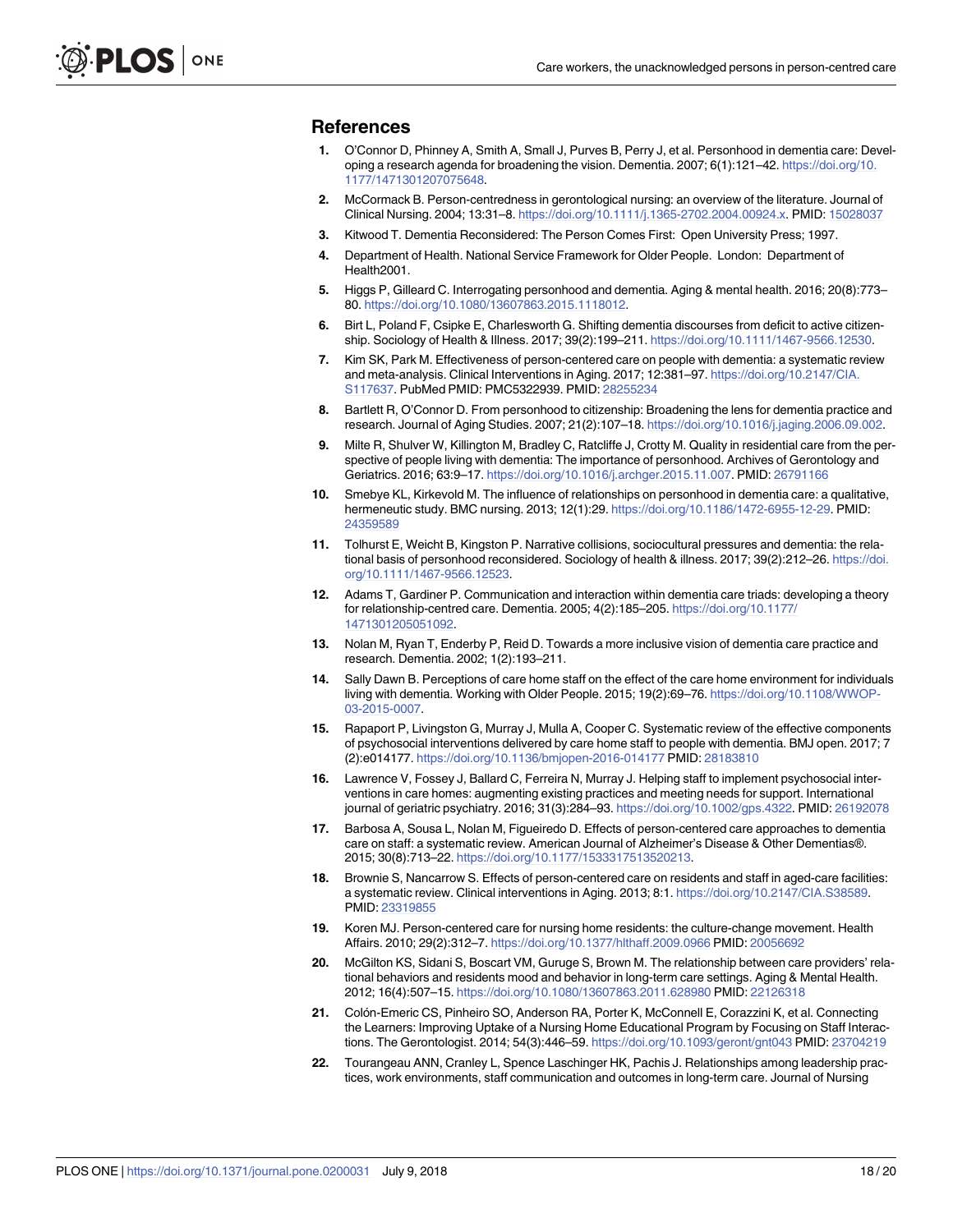Management. 2010; 18(8):1060–72. <https://doi.org/10.1111/j.1365-2834.2010.01125.x> PMID: [21073577](http://www.ncbi.nlm.nih.gov/pubmed/21073577)

- <span id="page-18-0"></span>**[23](#page-1-0).** Backhaus R, Verbeek H, van Rossum E, Capezuti E, Hamers JPH. Nurse Staffing Impact on Quality of Care in Nursing Homes: A Systematic Review of Longitudinal Studies. Journal of the American Medical Directors Association. 2014; 15(6):383–93. [https://doi.org/10.1016/j.jamda.2013.12.080.](https://doi.org/10.1016/j.jamda.2013.12.080) PMID: [24529872](http://www.ncbi.nlm.nih.gov/pubmed/24529872)
- **[24](#page-1-0).** Rantz MJ, Hicks L, Grando V, Petroski GF, Madsen RW, Mehr DR, et al. Nursing Home Quality, Cost, Staffing, and Staff Mix. The Gerontologist. 2004; 44(1):24–38. <https://doi.org/10.1093/geront/44.1.24>. PMID: [14978318](http://www.ncbi.nlm.nih.gov/pubmed/14978318)
- **[25](#page-1-0).** Franklin B. The future care workforce. London: ILC-UK. 2014.
- **[26](#page-1-0).** Testad I, Mikkelsen A, Ballard C, Aarsland D. Health and well-being in care staff and their relations to organizational and psychosocial factors, care staff and resident factors in nursing homes. International journal of geriatric psychiatry. 2010; 25(8):789–97. [https://doi.org/10.1002/gps.2419.](https://doi.org/10.1002/gps.2419) PMID: [19862696](http://www.ncbi.nlm.nih.gov/pubmed/19862696)
- **[27](#page-1-0).** Cooper C, Balamurali T, Livingston G. A systematic review of the prevalence and associates of anxiety in carers of people with dementia. International Psychogeriatrics. 2007; 28:1–21. [https://doi.org/10.](https://doi.org/10.1017/S1041610206004297) [1017/S1041610206004297](https://doi.org/10.1017/S1041610206004297).
- **[28](#page-1-0).** Mahoney R, Regan C, Katona C, Livingston G. Anxiety and depression in family caregivers of people with Alzheimer disease: the LASER-AD study. The American Journal of Geriatric Psychiatry. 2005; 13 (9):795–801. <https://doi.org/10.1176/appi.ajgp.13.9.795> PMID: [16166409](http://www.ncbi.nlm.nih.gov/pubmed/16166409)
- **[29](#page-2-0).** Pitfield C, Shahriyarmolki K, Livingston G. A systematic review of stress in staff caring for people with dementia living in 24-hour care settings. International Psychogeriatrics. 2011; 23(1):4–9. [https://doi.org/](https://doi.org/10.1017/S1041610210000542) [10.1017/S1041610210000542](https://doi.org/10.1017/S1041610210000542). PMID: [20478099](http://www.ncbi.nlm.nih.gov/pubmed/20478099)
- **[30](#page-2-0).** Cooper SL, Carleton HL, Chamberlain SA, Cummings GG, Bambrick W, Estabrooks CA. Burnout in the nursing home health care aide: A systematic review. Burnout Research. 2016; 3(3):76–87. [https://doi.](https://doi.org/10.1016/j.burn.2016.06.003) [org/10.1016/j.burn.2016.06.003](https://doi.org/10.1016/j.burn.2016.06.003).
- **[31](#page-2-0).** Woodhead EL, Northrop L, Edelstein B. Stress, Social Support, and Burnout Among Long-Term Care Nursing Staff. Journal of Applied Gerontology. 2014; 35(1):84–105. [https://doi.org/10.1177/](https://doi.org/10.1177/0733464814542465) [0733464814542465](https://doi.org/10.1177/0733464814542465). PMID: [25098251](http://www.ncbi.nlm.nih.gov/pubmed/25098251)
- **[32](#page-2-0).** Higgs P, Gilleard C. Personhood, identity and care in advanced old age: Policy Press; 2016.
- **[33](#page-2-0).** Livingston G, Barber J, Marston L, Rapaport P, Livingston D, Cousins S, et al. Prevalence of and associations with agitation in residents with dementia living in care homes: MARQUE cross-sectional study. British Journal of Psychiatry Open. 2017; 3(4):171–8. <https://doi.org/10.1192/bjpo.bp.117.005181>. PMID: [28794896](http://www.ncbi.nlm.nih.gov/pubmed/28794896)
- **[34](#page-2-0).** Rapaport P, Livingston G, Hamilton O, Turner R, Stringer A, Robertson S, et al. How do care home staff understand, manage and respond to agitation in people with dementia? A qualitative study. BMJ open. In press.
- **[35](#page-3-0).** Sanford AM, Orrell M, Tolson D, Abbatecola AM, Arai H, Bauer JM, et al. An international definition for "nursing home". Journal of the American Medical Directors Association. 2015; 16(3):181–4. [https://doi.](https://doi.org/10.1016/j.jamda.2014.12.013) [org/10.1016/j.jamda.2014.12.013](https://doi.org/10.1016/j.jamda.2014.12.013) PMID: [25704126](http://www.ncbi.nlm.nih.gov/pubmed/25704126)
- **[36](#page-3-0).** Fecher B, Friesike S, Hebing M. What drives academic data sharing? PloS one. 2015; 10(2):e0118053. <https://doi.org/10.1371/journal.pone.0118053> PMID: [25714752](http://www.ncbi.nlm.nih.gov/pubmed/25714752)
- **[37](#page-4-0).** Bishop L, Kuula-Luumi A. Revisiting qualitative data reuse: A decade on. Sage Open. 2017; 7 (1):2158244016685136.
- **[38](#page-4-0).** Hinds PS, Vogel RJ, Clarke-Steffen L. The possibilities and pitfalls of doing a secondary analysis of a qualitative data set. Qualitative health research. 1997; 7(3):408–24.
- **[39](#page-4-0).** Long-Sutehall T, Sque M, Addington-Hall J. Secondary analysis of qualitative data: a valuable method for exploring sensitive issues with an elusive population? Journal of Research in Nursing. 2011; 16 (4):335–44.
- **[40](#page-4-0).** Buron B. Levels of Personhood: A Model for Dementia Care. Geriatric Nursing. 2008; 29(5):324–32. <https://doi.org/10.1016/j.gerinurse.2007.11.001>. PMID: [18929181](http://www.ncbi.nlm.nih.gov/pubmed/18929181)
- **[41](#page-4-0).** Perry M, Carpenter I, Challis D, Hope K. Understanding the roles of registered general nurses and care assistants in UK nursing homes. Journal of Advanced Nursing. 2003; 42(5):497–505. PMID: [12752870](http://www.ncbi.nlm.nih.gov/pubmed/12752870)
- **[42](#page-4-0).** Layder D. Sociological practice: Linking theory and social research: Sage; 1998.
- **[43](#page-14-0).** Abrahamson K, Jill Suitor J, Pillemer K. Conflict between nursing home staff and residents' families: Does it increase burnout? Journal of Aging and Health. 2009; 21(6):895–912. [https://doi.org/10.1177/](https://doi.org/10.1177/0898264309340695) [0898264309340695](https://doi.org/10.1177/0898264309340695). PMID: [19602705](http://www.ncbi.nlm.nih.gov/pubmed/19602705)